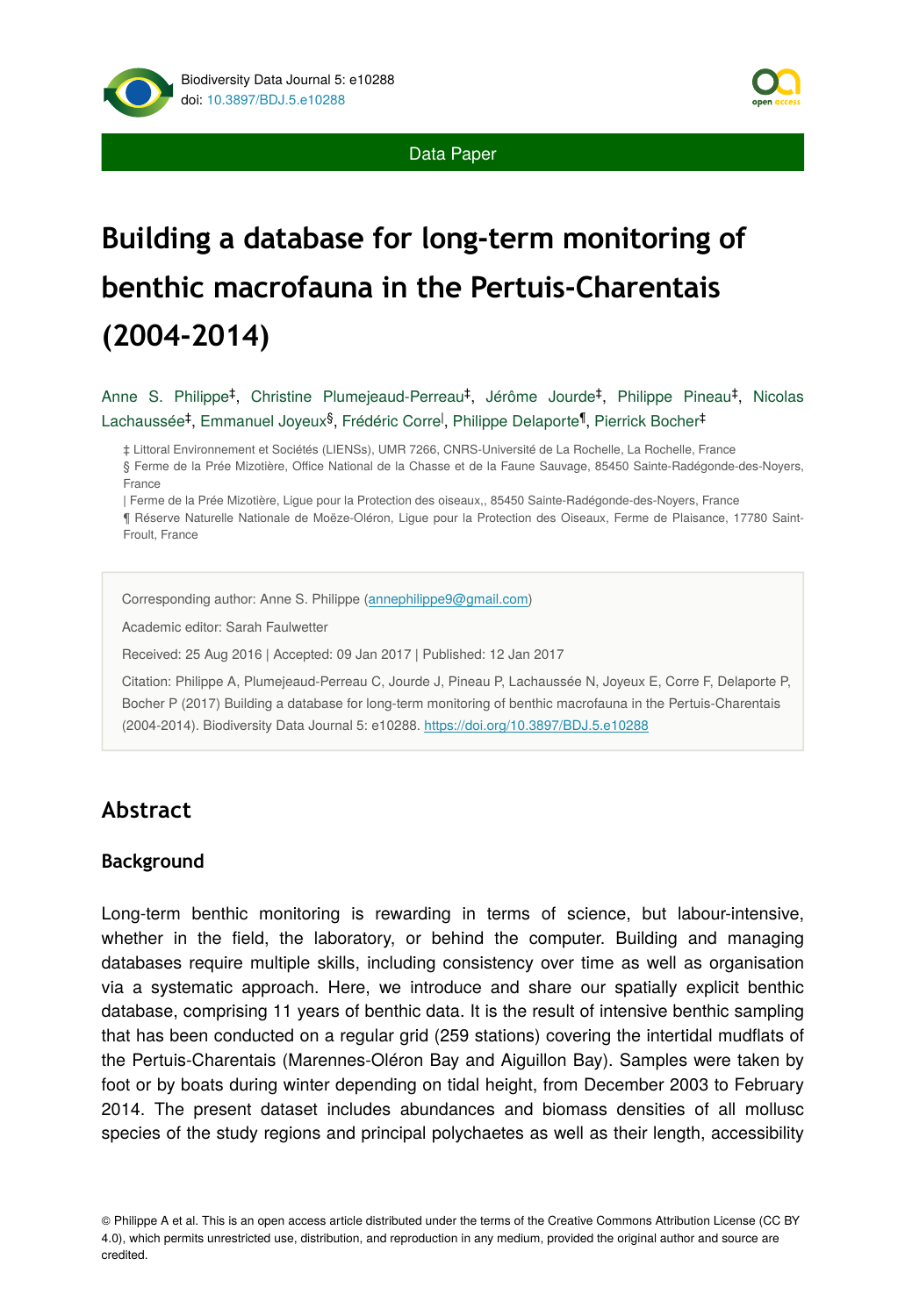to shorebirds, energy content and shell mass when appropriate and available. This database has supported many studies dealing with the spatial distribution of benthic invertebrates and temporal variations in food resources for shorebird species as well as latitudinal comparisons with other databases. In this paper, we introduce our benthos monitoring, share our data, and present a "guide of good practices" for building, cleaning and using it efficiently, providing examples of results with associated R code.

#### **New information**

The dataset has been formatted into a geo-referenced relational database, using PostgreSQL open-source DBMS. We provide density information, measurements, energy content and accessibility of thirteen bivalve, nine gastropod and two polychaete taxa (a total of 66,620 individuals) for 11 consecutive winters. Figures and maps are provided to describe how the dataset was built, cleaned, and how it can be used. This dataset can again support studies concerning spatial and temporal variations in species abundance, interspecific interactions as well as evaluations of the availability of food resources for small- and medium size shorebirds and, potentially, conservation and impact assessment studies.

#### **Keywords**

Intertidal mudflats, benthic macrofauna, annelids, molluscs, monitoring, Pertuis-Charentais, shorebirds, database management

#### **Introduction**

**Genesis**: This benthos monitoring was initiated in winter 2003-2004 with the aim of describing feeding resources for overwintering shorebird species (*e.g*. Curlews, Grey Plovers, Bar-tailed Godwits, Black-tailed Godwits, Red knots, Dunlins, Oystercatchers, Redshanks and one duck species: Shelducks). At first, spatial studies were initiated and led to reference papers in ecosystem comparisons in the domain of molluscan studies (Bocher et al. 2007, Compton et al. 2009) or shorebird ecology *e.g.* Quaintenne et al. (2011), Quaintenne et al. (2010). Following the example of a long term program at the NIOZ Institute (Netherlands Institute for Sea Research) through the SIBES program in the Dutch Wadden Sea and a sampling of the Banc d'Arguin (Mauritania) and Roebuck Bay (Australia) muflats, sampling was continued on an annual basis at 259 stations.

**Objectives**: The initial purpose of the monitoring was to study the spatio-temporal variations of main macrobenthic species as available resources for shorebirds. Knowing individuals to the species level, their length, shell mass, accessibility (the top fraction was analysed separately) and flesh energy content, one can analyse for example: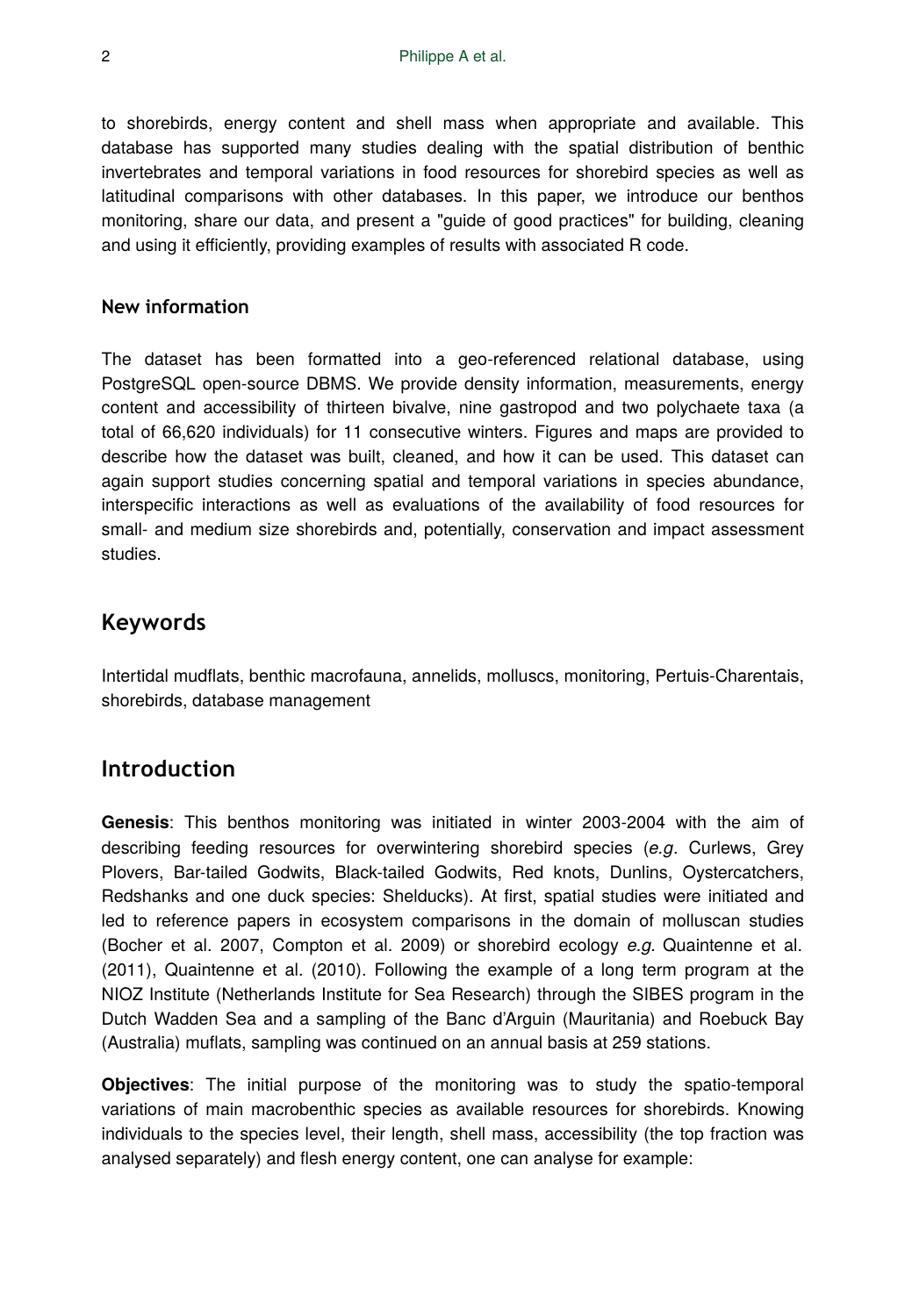- the spatial variability of densities of benthos prey, including comparisons with other countries (Bocher et al. 2007);
- the fraction available for *Calidris canutus* and *Calidris alpina* (sandpiper species), since the top 4 cm of the cores were analysed separately and shells were measured (Philippe et al. 2016);
- based on the quality of the molluscs (flesh to shell ratio) it is possible to predict the diets of red knots *Calidris canutus* using a digestive rate model derived from type II functional response curve, depending on the site and the year (van Gils et al. 2004Quaintenne et al. 2011).

# **Project description**

**Title:** Long-term molluscs and annelids monitoring in the Pertuis-Charentais, France

**Personnel:** The monitoring was conducted every year under the responsibility of Pierrick Bocher with constant participation of Philippe Pineau and Nicolas Lachaussée and managers of the National Nature Reserves of Aiguillon Bay and Marennes-Oléron Bay. Additional help in the field was provided by multiple other colleagues and PhD candidates throughout the years.

**Study area description:** Sampling was performed on intertidal mudflats located in national nature reserves: RNN Aiguillon Bay and RNN Moëze-Oléron.

**Design description:** Systematic sampling was performed on four regular 250 m grids, composed of 64 stations each (except for the subsite "Oléron" (OL) which contained 67 stations).

**Funding:** The monitoring was funded by the University of La Rochelle and the CNRS via laboratory donations and staff time. Financial support was received from the Région Poitou-Charentes through a thesis grant to Anne Philippe (2013-2016). LIENSs laboratory and the DYFEA team also provided help with field work costs. The Office National de la Chasse et de la Faune Sauvage (ONCFS) and the Ligue pour la Protection des Oiseaux (LPO) supported this monitoring via staff time and nautical resources dedicated to sample collections.

# **Sampling methods**

**Sampling description:** Benthic macrofauna was collected over a predetermined 250 m grid following a proven sampling protocol (Bocher et al. 2007, Kraan et al. 2009, Bijleveld et al. 2012), see (Fig. 1). Each station was located with a handheld GPS device using WGS84 geodetic datum. Out of 259 stations sampled, only a minority (46%) was sampled by foot (during low tide), taking sediment cores covering an area of  $1/56$  m<sup>2</sup> down to a depth of 20 to 25 cm. The top fraction (first 4 cm of the sediment) was separated from the bottom fraction to be able to segregate the accessible benthos fraction for the two main shorebirds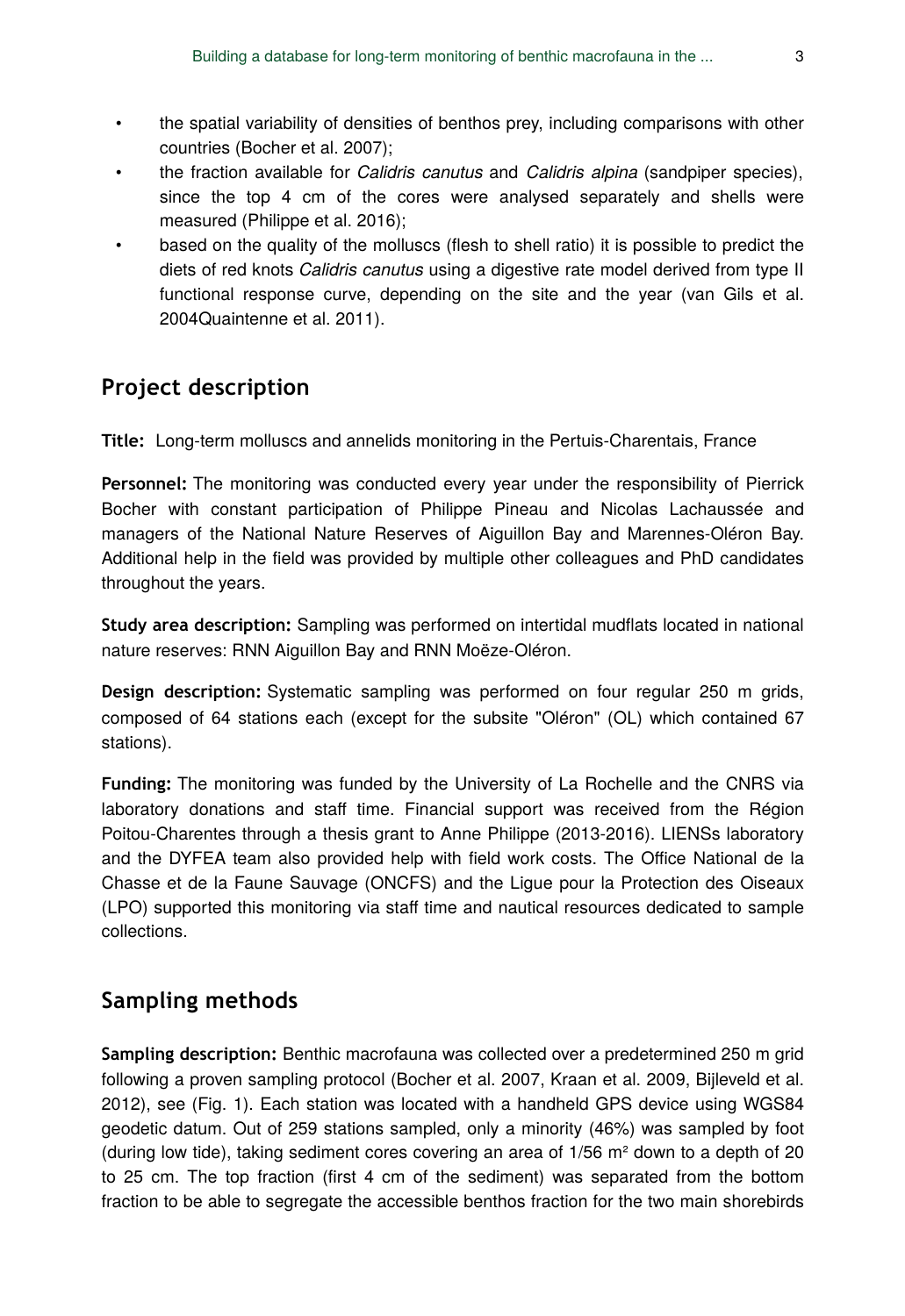species: the red knot *Calidris canutus* and the dunlin *Calidris alpina* (Fig. 2). We took an additional core (70 mm diameter) covering 1/263 m² to a depth of 4 cm for sampling exclusively the very abundant mudsnail *Hydrobia ulvae* (Pennant) (Bocher et al. 2007). When the tide covered the mudflats with water (0.4–2.0 m) and for the very soft and inaccessible lower intertidal areas, sampling was done from boats using inflatable zodiacs or other small vessels. From the boats, two mud cores (100 mm diameter) covering a total of 1/56 m² to a depth of 20 to 25 cm were taken. Only one core was taken into account for *H. ulvae*, and both were taken into account for any other macrobenthic species.



#### Figure 1.

Sampling site with the 259 regular station, across four study sites, in the Pertuis Charentais, on the French Atlantic coast.



#### Figure 2.

The harvestable fraction corresponding to the mean bill length of the sandpipers, the dunlin *Calidris alpina* and the red knot *Calidris canutus* and composed of the accessible fraction of benthos (found in the top 4 cm of the mud core) and of ingestible sizes (not too large and not too small). Ingestible sizes are species specific, and depend on the shape of the mollusc. Sizes available for *C. canutus* and *C. alpina* species are reported in Philippe et al. (2016).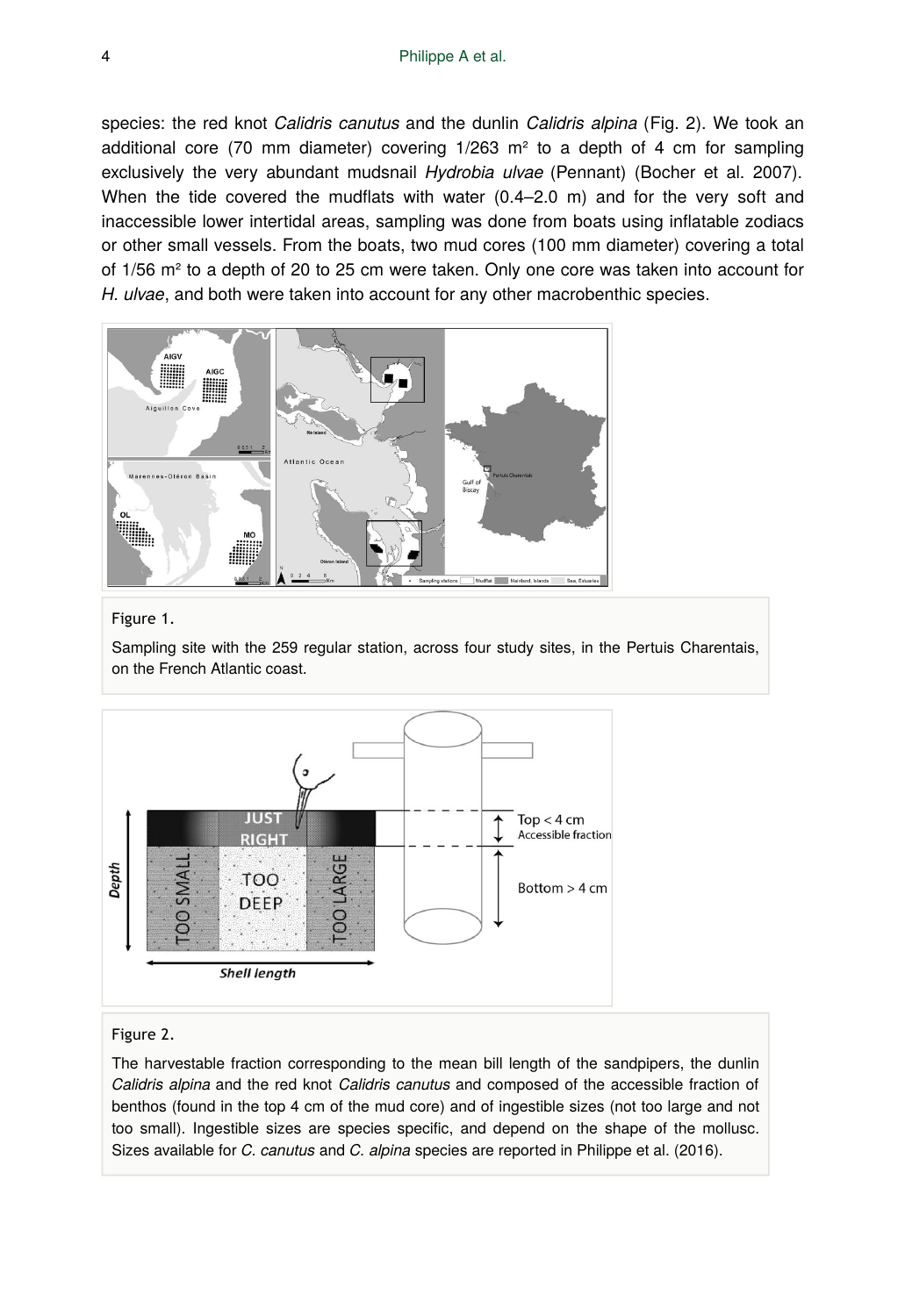The cores were sieved through a 1 mm mesh, except for the mudsnail *H. ulvae* cores, which were sieved over a 0.5 mm mesh to prevent the loss of individuals smaller than 1mm (from the apex to the aperture). All living molluscs were collected in plastic bags and frozen (-18°C) until laboratory treatment (Fig. 3). Polychaetes were preserved in 70% ethanol. Living specimens were determined using the identifaction key described in Hayward and Ryland (1996).



**Sample processing**: In the laboratory, molluscs were identified under the supervision of a benthic taxonomist. Individuals were counted, and their maximum length was measured to the nearest 0.1 mm using Vernier calipers, width was also measured for bivalves. Hydrobiid mudsnails were size-categorised from 0 mm up to 6 mm (*e.g.* size class 2 consisted of individuals with lengths ranging from 2 to 2.99 mm).

The flesh of every mollusc specimen except *H. ulvae* was detached from the shell and placed individually in crucibles (pooled by size class when sizes were smaller than 8.0 mm, flesh and shell together). Crucibles containing molluscs were placed in a ventilated oven at 55 to 60 $^{\circ}$ C for three days until constant mass and then weighed (DM  $\pm$ 0.01 mg). Dried specimens were then incinerated at  $550^{\circ}$ C for 4 h to determine their ash mass and then a proxy of their energy content: the ash free dry mass (AFDM). [*H. ulvae* flesh biomass (AFDM<sub>flesh</sub>) was estimated for each station from the total biomass (AFDM<sub>flesh+shell</sub>) with the following linear regression: AFDM<sub>flesh</sub>= 0.6876 × AFDM<sub>flesh+shell</sub> + 7E-05 (*R*° = 0.99; N = 60 individuals sampled in July 2014 in Aiguillon Bay). Flesh biomass of bivalves (Scrobicularidae, as well as *Macoma balthica* individuals) smaller than 8.0 mm was determined from the total biomass (AFDM<sub>flesh+shell</sub>) with the following linear regression: AFDM<sub>flesh</sub>= 0.7649 × AFDM<sub>flesh+shell</sub> - 7E-05 (R<sup>2</sup> = 0,9656, N = 122 *Scrobiculalidae* individuals and 51 *M. balthica* ind. sampled in January 2014 in Aiguillon Bay).

For bivalves larger than 8.0 mm, shells were placed in adequate numbered stalls and dried in a ventilated oven at 55 to 60°C (DM ±0.01 mg) for three days. For *H. ulvae* individuals, shell was not separated from the flesh, and shell dry mass was estimated from the total biomass using the following regression: DM<sub>shell</sub> = 5.5902  $\times$  AFDM<sub>flesh+shell</sub> - 0.0006 ( $R^2$  = 0.98; N=60 ind. sampled in July 2014 in Aiguillon Bay). For the same reason, dry mass of the shell  $(\textsf{DM}_{\text{shell}})$  of small bivalves ( $\langle$  8.0 mm) was extrapolated using the following regression: DM<sub>shell</sub> = 8E-05 × Length 2,6523 (R<sup>2</sup> = 0,8274, N=122 *Scrobiculalidae* ind. and 51 *M. balthica* ind. sampled in January 2014 in Aiguillon Bay).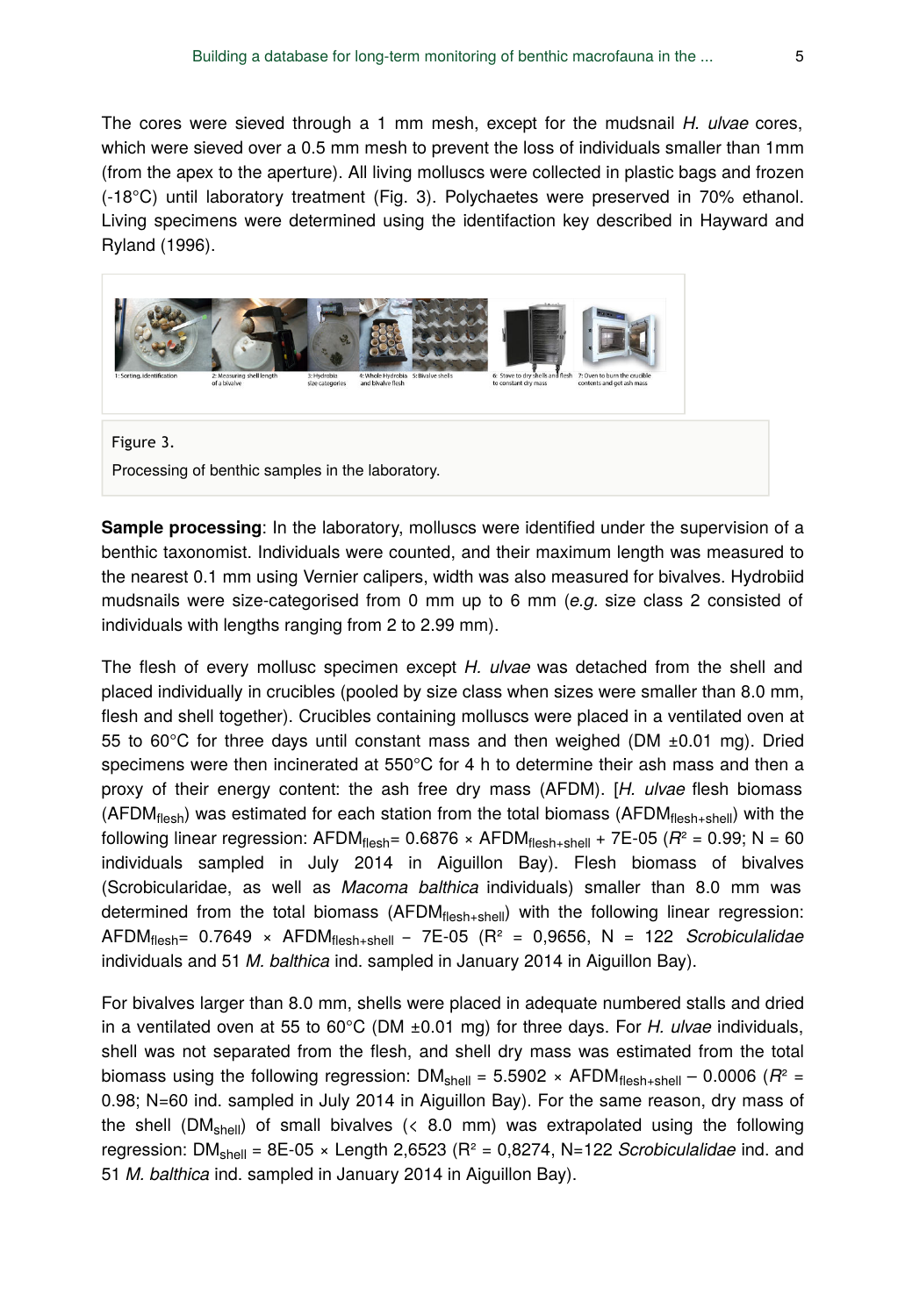In the present dataset, we removed all epibenthic species (*e.g.* crustaceans) since they are nearly absent from the feeding regime of shorebirds in our study area (Bocher et al. (2014). Polychaetes were also identified and counted, but their length and AFDM were not determined due to insufficient numbers of entire individuals to build regression equations. Nearly all polychaete species were removed from the database because the precision of sample sorting and determination varied widely between the years depending on the laboratory operator. Only individuals from the Genus *Nephtys* (more than 90% of which were *Nepthys hombergii*) and individuals of the Family Nereididae (more than 90% of which were either Alitta *succinea or Hediste diversicolor)* were kept because they represent more than 80% of polychaetes in our study sites and comprise the biggest annelids and therefore biomass and prey for shorebirds (pers. observation). They are mentioned under the abbreviations "nepsp" (for *Nephtys* genus) and "neresp" (for Nereididae family) in the database. For these two polychaete taxa, the columns "length", "width", as well as "AFDM", "Biomass dens" and "NewTBH" are not available, only densities are available.

# **Geographic coverage**

**Description:** In winter 2003-2004, an extensive benthos sampling (864 stations) was conducted following a grid over the whole intertidal zone of Aiguillon Bay and Marennes-Oléron Bay (Bocher et al. 2007). In the following years, the grid was reduced for practical reasons to a 259 points grid spread in four subsites covering three different types of mudflats: Aiguillon Bay on the Charente-Maritime side (AIC, bare mudflat), Aiguillon Bay on the Vendée side (AIV, bare mudflat), Moëze intertidal area (MO, bare mudflat with runnels system) and Oléron Island intertidal area (OL, sandy mudflat covered with seagrass). The grids were defined as a square shape when possible to facilitate movements and navigation on the mud and at sea (Fig. 1). Because this sampling effort was designed primarily for the study of shorebird ecology, grids were placed in protected areas (National Nature Reserve of Moëze-Oléron, and National Nature Reserve of Aiguillon Bay) managed by the LPO (Ligue pour la Protection des Oiseaux) and ONCFS (Office nationale de la Chasse et de la Faune Sauvage), matching wetlands international annual shorebird counting areas. Sampling stations are referenced by spatial coordinates using the WGS84 geodetic datum. The four sampled subsites present contrasted characteristics that are described in Degré et al. (2006) and Bocher et al. (2007).

Due to field complexities or bad weather, some stations were not sampled some years. Namely in 2004, stations 2131-2133 and 2136-2140; in 2006, stations 2103 and 1953; in 2005, stations 1860, 1391 and 1395; in 2008, station 1300; in 2010, station 1958; in 2012, station 2137; and in 2014, stations 2137 and 1311. To this list, all the stations from Marennes-Oléron (site 'OL' and 'MO') in years 2010 and 2011 should be added. The value "NA" (i.e. not available) is given in the data set to avoid misinterpreting these cases for true "absence".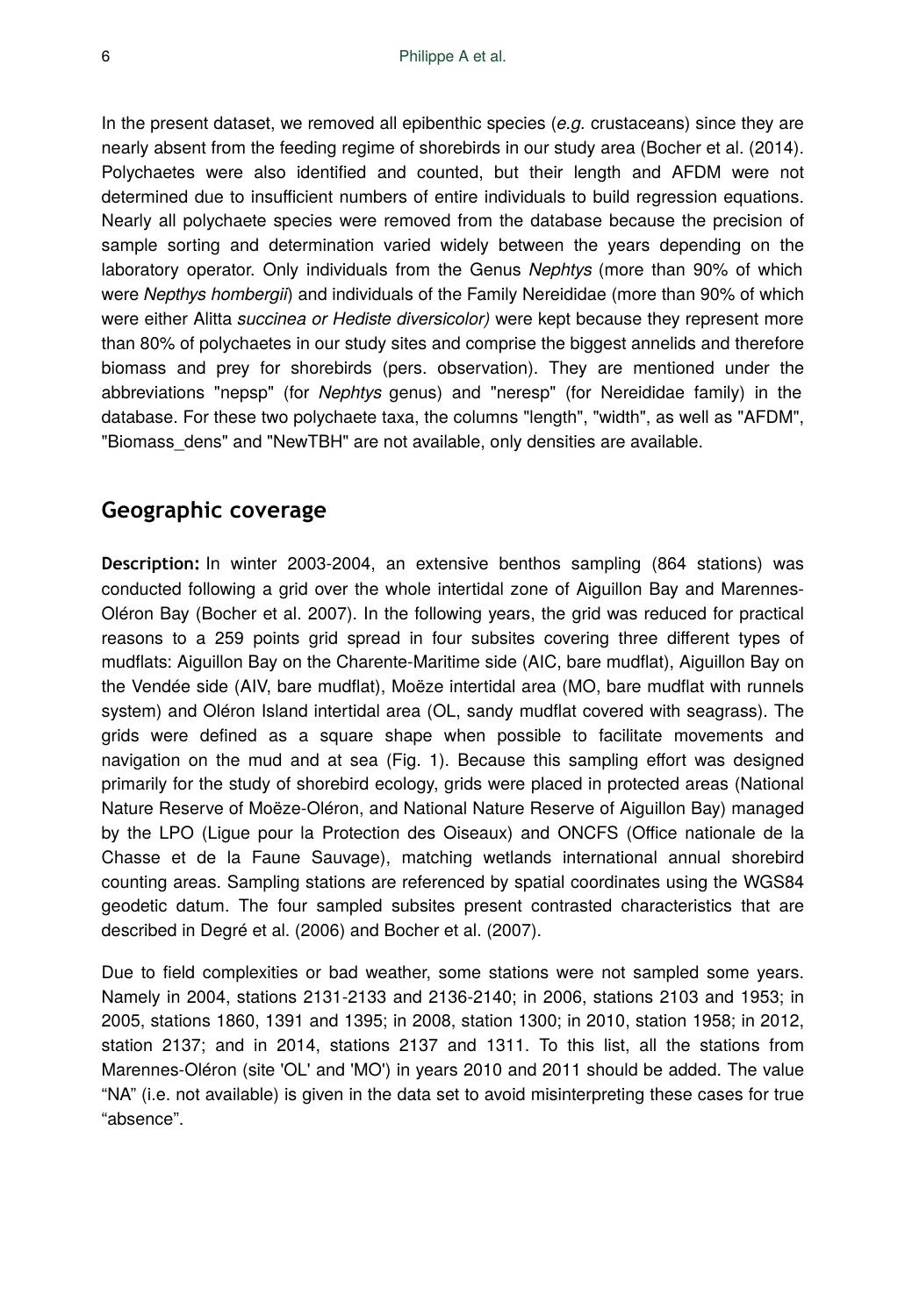### **Taxonomic coverage**

**Description:** The dataset includes all occurrences of individuals for the taxa listed in Table 2. Annelids were grouped under the Genus *Nephtys* of the Family Nerididae. *Ruditapes* sp. was essentially individuals of the species *Ruditapes philippinarum*. Scientific names and corresponding AphiaID were derived from the World Register of Marine Species (WoRMS). The combination of both scientific name and AphiaID prevents any confusion when names change over time. Indeed, in ten years of collecting data, various operators have used a list of species that was an extract of a taxonomy (with description of *phylum, subphylum, class, subclass, infraclass, superorder, order, suborder, infraorder, superfamily, family, genus, species*, and *authority*). However, classification evolves throughout time, and our dataset needed to be backed to an official registry of species linked to the semantic Web. The World Register of Marine Species (WoRMS, World Register of Marine Species 2016b) provides unique AphiaID for identifying marine species, and maintains a historic of changes of naming or classification. Furthermore, it provides semantic export of species description in RDF compatible with *Darwin Core* or *Dublin Core* metadata standards. We used this register in order to disambiguate the identification of species found in the dataset. For that, we have written a Python program querying the Web Service (World Register of Marine Species 2016a) provided by the World Register of Marine Species (WoRMS), for searching and resolving AphiaIDs of our species list, using the WSDL interface (World Register of Marine Species 2016c). For each record in our table, the program sends the name of the species in parameter of the *querymatchAphiaRecordsByNames* and the service finds for us matching taxa; the program asks then for the full *AphiaRecord* of the taxon ( *getAphiaRecordByID*), parses it and checks it against our own classification. When a *AphiaRecord* matches our own table record, we retain it, else we log the uncertain case in order to search manually in the web interface. Only few cases (around 20), identified in the logs of our program, have been searched and solved manually using the web interface of WoRMS. The result is that we provide within our dataset the actual taxonomy of our species extracted from WoRMS, and most importantly their corresponding AphiaID in WoRMS.

Table 1.

Table of attributes, with associated column names, description, units and constraints in the benthos dataset.

| Attribute | Column name | Description                                                          | Units | Constraints                                         |
|-----------|-------------|----------------------------------------------------------------------|-------|-----------------------------------------------------|
| AphiaID   | AphialD     | Unique number<br>corresponding to a<br>described species<br>in WoRMS | ۰     | Integer                                             |
| Period    | "Period"    | Winter period<br>corresponding to<br>the sampling                    |       | Text, ["Winter 2003-2004" to "Winter<br>2013-2014"] |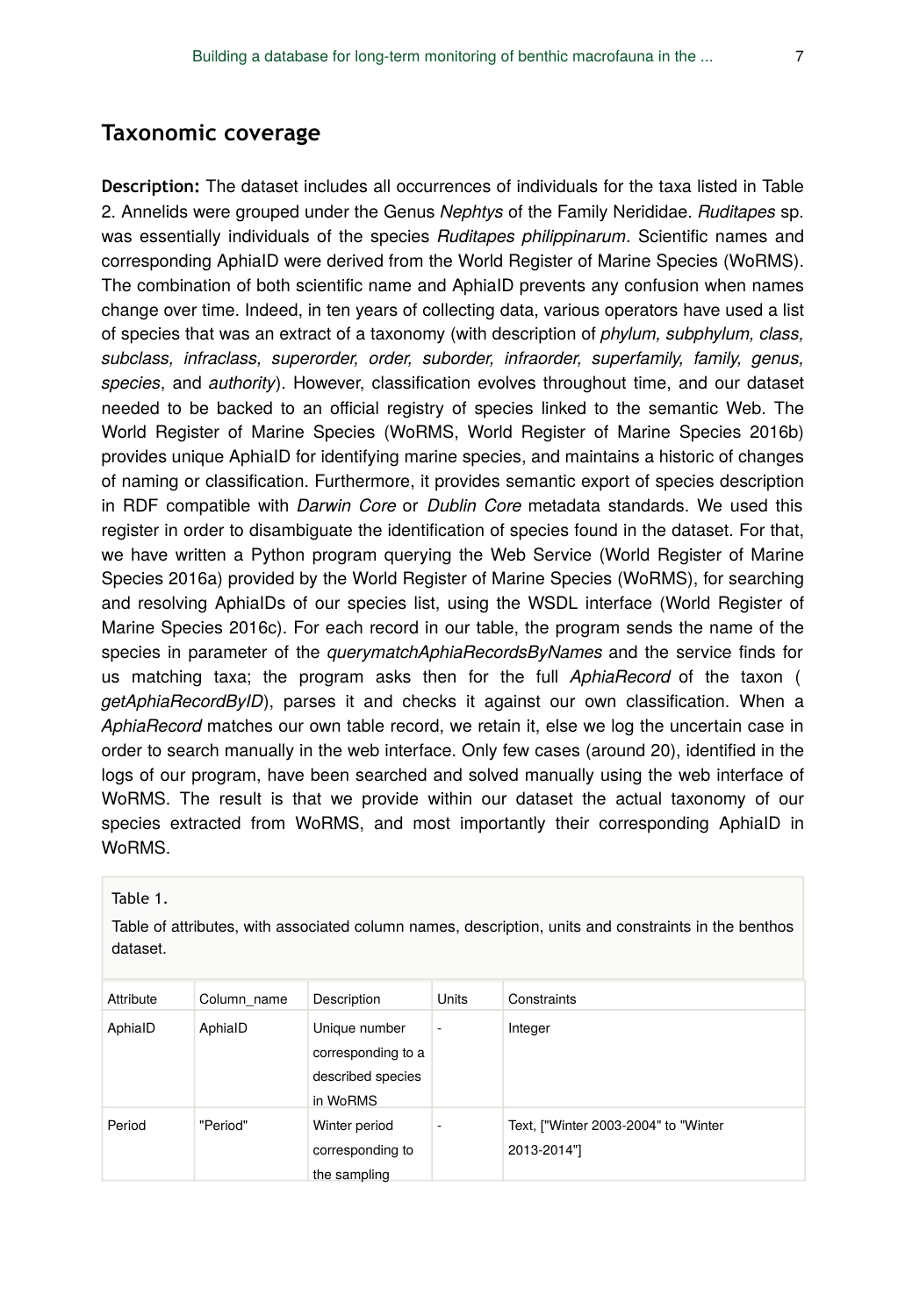| Sampling<br>date | "sampling_date" | Date of sampling                | ÷                            | Datastyle, DMY format                                                                                                                                                                                                                                                        |
|------------------|-----------------|---------------------------------|------------------------------|------------------------------------------------------------------------------------------------------------------------------------------------------------------------------------------------------------------------------------------------------------------------------|
| Site             | "site"          | Sampling site                   | ÷                            | 'MAROL' refers to Marennes Oléron Bay, and<br>'AIG' refers to Aiguillon Bay                                                                                                                                                                                                  |
| Subsite          | "st sit id"     | Subsite                         |                              | Each site is divided into two subsites (grids of<br>approximately 64 stations). Oléron subsite ('ol')<br>and Moëze subsite ('mo') are part of the site<br>'MAROL'. Aiguillon Charente subsite ('aic') and<br>Aiguillon Vendée subsite ('aiv') are part of the<br>site 'AIG'. |
| Station          | "Poskey"        | Station number                  |                              | Each station refers to unique coordinates<br>("st_lat_dd" and "st_long_dd") and is located in<br>a single "site" and "subsite". Subsite 'ol' has 67<br>stations, and subsites 'mo', 'aic' and 'aiv' have 64                                                                  |
| Latitude         | "st lat dd"     | Latitude                        | Decimal<br>degrees,<br>WGS84 | Numeric, together with "st_long_dd" refer to a<br>single "Poskey" value                                                                                                                                                                                                      |
| Longitude        | "st long dd"    | Longitude                       | Decimal<br>degrees,<br>WGS84 | Numeric, together with "st_lat_dd" refer to a<br>single "Poskey" value                                                                                                                                                                                                       |
| Number           | "number"        | Number of<br>individual         | ÷                            | Integer $= 1$                                                                                                                                                                                                                                                                |
| Shell length     | "length"        | Maximum length<br>of the shell  | mm                           | Numeric, decimal = 2. 'NA' when "Phylum" is<br>'Annelida'. Measured from the apex to the<br>aperture when Gastropoda. Measured as the<br>maximum length of the shell when Bivalve. For<br>the species 'hyd', length is rounded to the<br>closest lower integer               |
| Size class       | "class length"  | Size class of the<br>individual | mm                           | Integer, corresponded to the "length" value,<br>rounded to the closest integer                                                                                                                                                                                               |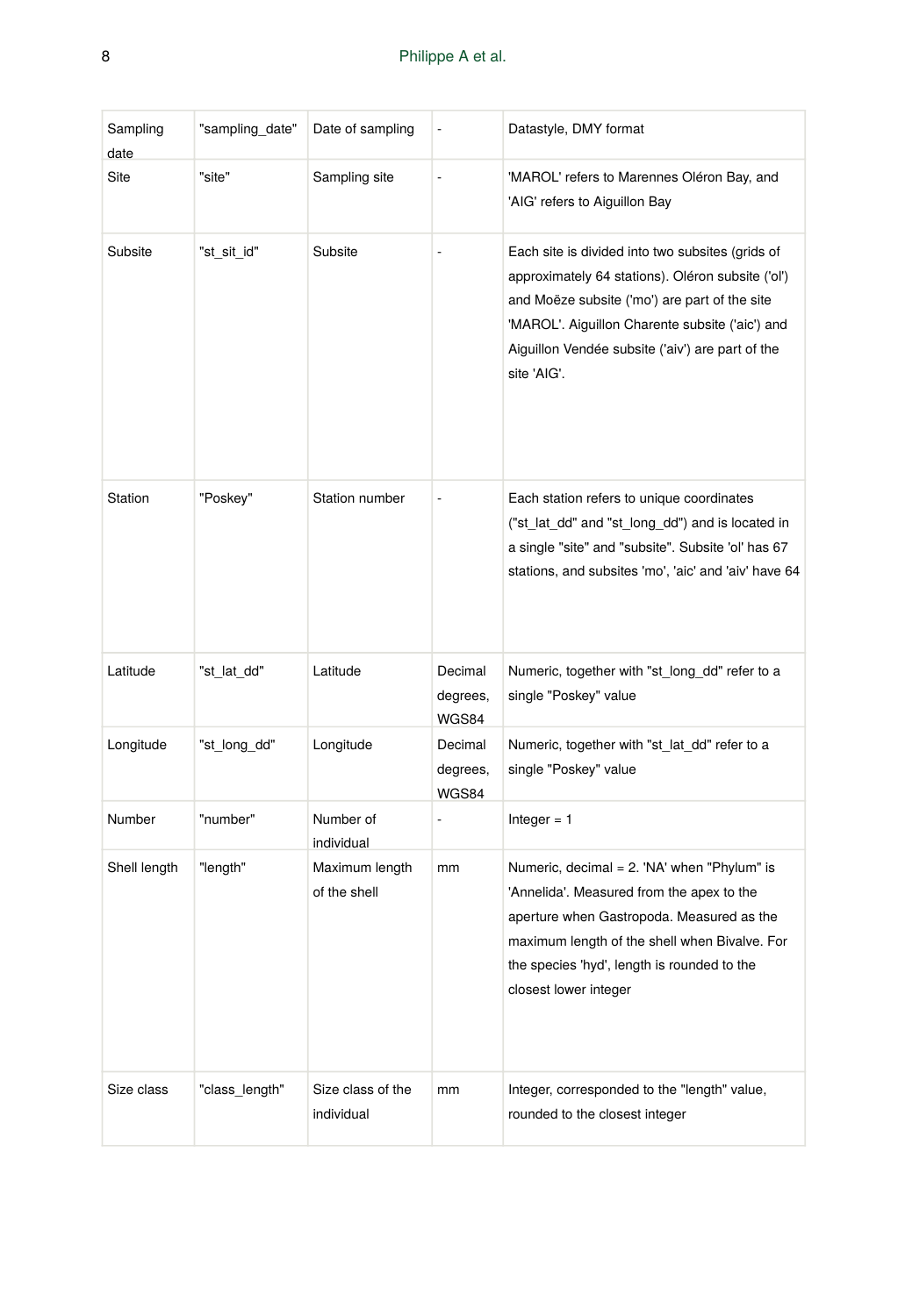| Shell width                   | "width"          | Width of the<br>bivalve                                                              | mm | Numerical, decimal = 2, only measured for<br>bivalves as the maximum width when both<br>valves are taken together                                                                                                                                                                                                               |
|-------------------------------|------------------|--------------------------------------------------------------------------------------|----|---------------------------------------------------------------------------------------------------------------------------------------------------------------------------------------------------------------------------------------------------------------------------------------------------------------------------------|
| Flesh AFDM                    | "AFDM"           | Ash-Free Dry<br>Mass of the soft<br>part                                             | g  | Numerical, decimal = 4. 'NA' when "Phylum" is<br>'Annelida'                                                                                                                                                                                                                                                                     |
| Shell DM                      | "ShellDM"        | Dry mass of the<br>shell                                                             | g  | Numerical, decimal = 4. 'NA' when "Phylum" is<br>'Annelida'                                                                                                                                                                                                                                                                     |
| Sampling<br>mode              | "car mod id"     | Sampling mode,<br>either by boat or<br>by foot                                       |    | Integer, value in (1,2). If sampling was made by<br>foot "car_mod_id" = 1. If sampling was made<br>from boats "car-mod $id$ " = 2                                                                                                                                                                                               |
| Accessibility                 | "car top bottom" | Whether or not the<br>top 4 cm were<br>seperated from the<br>rest of the mud<br>core |    | Logical, if "car_mod_id" = 1 then<br>"car top bottom" = TRUE                                                                                                                                                                                                                                                                    |
| Sediment<br>layer             | "T.B.H"          | Type of corer used                                                                   |    | Integer, value in ('top','bott','hyd','all'). If<br>"car mod $id$ " = 1, then "T.B.H" = 'hyd' if "abr" is<br>'hyd' otherwise if the individual is a different<br>species of mollusc "T.B.H" = 'top' or 'bott'<br>depending on the mud layer processed. If<br>"car mod id" = 2 OR "Phylum" = 'Annelida' then<br>"T.B.H" = 'all'. |
| Extrapolated<br>Accessibility | "newTBH"         | Extrapolated<br>value, from the<br>column "T.B.H"                                    |    | Character, value in ('t', 'b'), for other constraints<br>see section "Cleaning process" and the<br>paragraph "Extrapolating top and bottom<br>fractions" of the present article                                                                                                                                                 |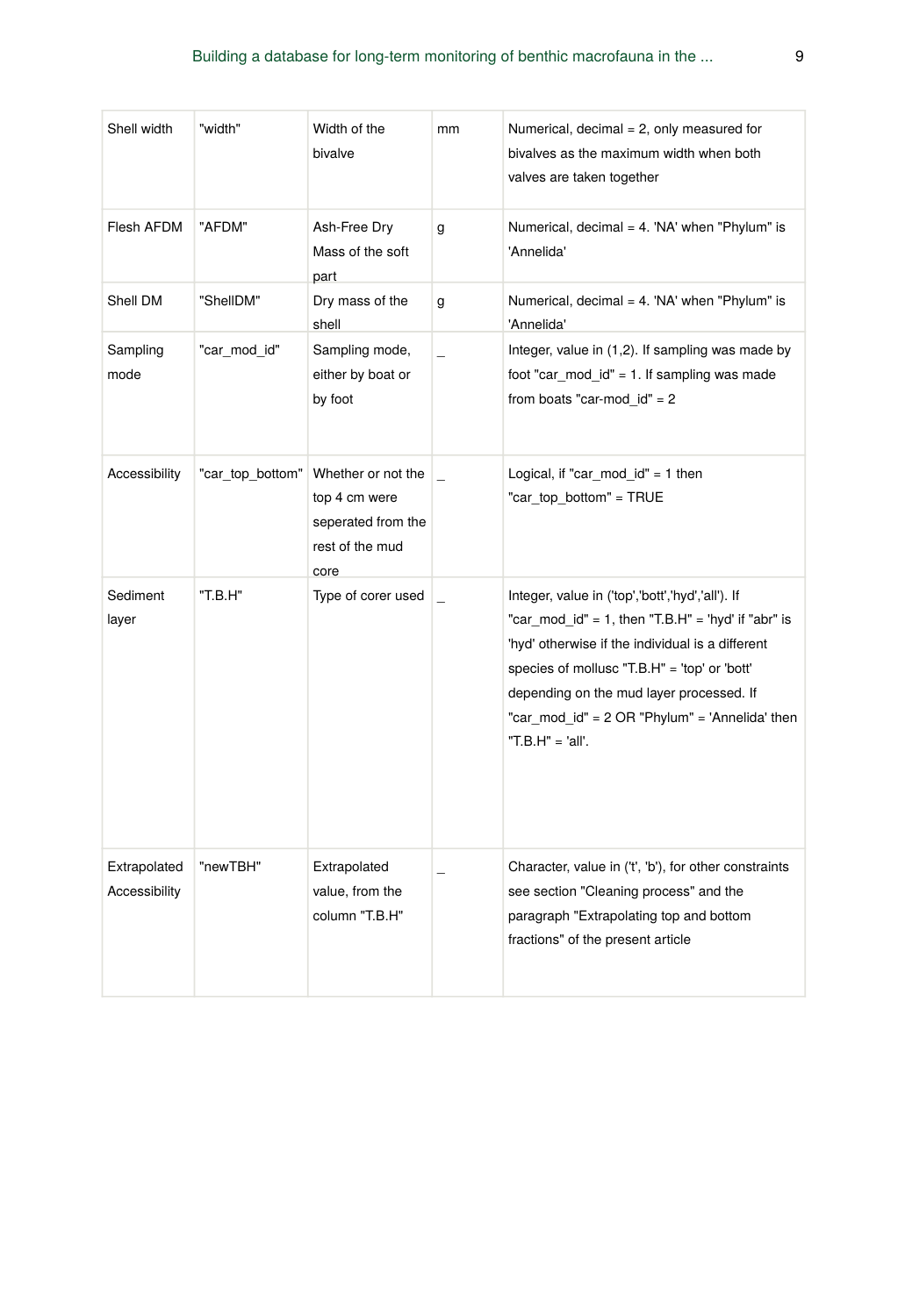| Sampled<br>area           | "area"            | Sampled area,<br>corresponding to<br>the individual                                   | m <sup>2</sup> | Numerical, decimal = 8. If "T.B.H" is 'top' or 'bott'<br>then diameter of the corer is 7.5 cm and area =<br>PI X 0,075 <sup>2</sup> . If "T.B.H" is 'hyd' then a smaller<br>corer was used with a 3.5 cm diamater and<br>area= PI X 0,035 <sup>2</sup> . If "T.B.H" is 'all' and<br>"car_mod_id" is 1 then area = PI X 0,075 <sup>2</sup> . If<br>"T.B.H" is 'all' and "car mod id" is 2 then two<br>cores of 10 cm diameter were taken and area =<br>2 X PI X 0,100 <sup>2</sup> |
|---------------------------|-------------------|---------------------------------------------------------------------------------------|----------------|-----------------------------------------------------------------------------------------------------------------------------------------------------------------------------------------------------------------------------------------------------------------------------------------------------------------------------------------------------------------------------------------------------------------------------------------------------------------------------------|
| Abundance<br>density      | "dens.ind"        | Abundance<br>density                                                                  | m-2            | Numerical, decimal = 4. "number" / "area"                                                                                                                                                                                                                                                                                                                                                                                                                                         |
| <b>Biomass</b><br>density | "biomass.dens"    | Density of flesh<br>Ash-Free Dry<br>Mass                                              | g.m-2          | Numerical, decimal = 4. "AFDM" / "area"                                                                                                                                                                                                                                                                                                                                                                                                                                           |
| Scientific<br>name        | "scientific_name" | Scientific name of<br>the species                                                     | L              | Binomial nomenclature                                                                                                                                                                                                                                                                                                                                                                                                                                                             |
| Phylum                    | "phylum"          | Phylum of the<br>sampled individual                                                   | ÷,             | Character, value in ('Annelida', 'Mollusca')                                                                                                                                                                                                                                                                                                                                                                                                                                      |
| Class                     | "class"           | Class associated<br>to the individual                                                 |                | Text, according to WoRMS                                                                                                                                                                                                                                                                                                                                                                                                                                                          |
| Family                    | "family"          | Family associated<br>to the individual                                                |                | Text, according to WoRMS                                                                                                                                                                                                                                                                                                                                                                                                                                                          |
| Genus                     | "genus"           | Genus associated<br>to the indivual                                                   | ÷,             | Text, according to WoRMS                                                                                                                                                                                                                                                                                                                                                                                                                                                          |
| English<br>common<br>name | "English name"    | English common<br>name associated<br>with the individual                              |                | Text, according to WoRMS                                                                                                                                                                                                                                                                                                                                                                                                                                                          |
| Authority                 | "authority"       | The person<br>credited to have<br>formally named<br>the species for the<br>first time |                | Text, parentheses if the original name of the<br>species has changed                                                                                                                                                                                                                                                                                                                                                                                                              |
| Number of<br>individuals  | "nr"              | Total individuals of<br>this species in the<br>database                               | ÷              | Integer                                                                                                                                                                                                                                                                                                                                                                                                                                                                           |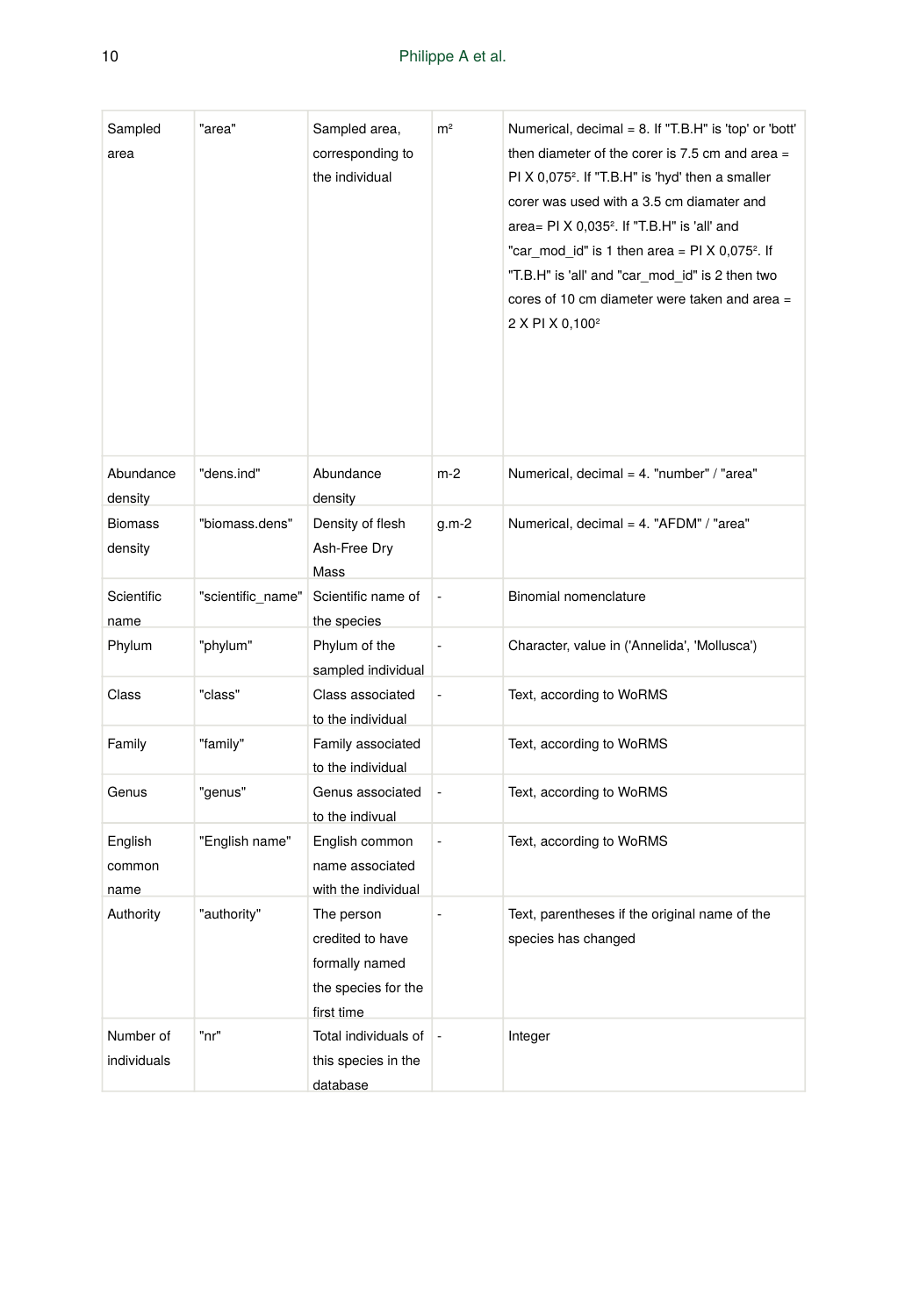### Table 2.

Species collected, including total number of specimens in the database, and classification according to the World Register of Marine Species

| AphiaID | Scientific name        | Class           | Family        | Genus        | Common<br>name                     | Authority           | Nr. of<br>specimens |
|---------|------------------------|-----------------|---------------|--------------|------------------------------------|---------------------|---------------------|
| 141435  | Abra nitida            | Bivalvia        | Semelidae     | Abra         |                                    | (Müller,<br>1776)   | 23                  |
| 146467  | Abra ovata             | Bivalvia        | Semelidae     | Abra         |                                    | (Philippi,<br>1836) | 3                   |
| 138474  | Abra sp.               | Bivalvia        | Semelidae     | Abra         |                                    | Lamarck,<br>1818    | 10                  |
| 141439  | Abra tenuis            | Bivalvia        | Semelidae     | Abra         |                                    | (Montagu,<br>1803)  | 3,726               |
| 138998  | Cerastoderma<br>edule  | <b>Bivalvia</b> | Cardiidae     | Cerastoderma | Edible cockle,<br>common<br>cockle | (Linnaeus,<br>1758) | 1,697               |
| 139410  | Corbula gibba          | Bivalvia        | Corbulidae    | Corbula      | European<br>clam, Basket<br>shell  | (Olivi, 1792)       | 1                   |
| 138963  | Crepidula<br>fornicata | Gastropoda      | Calyptraeidae | Crepidula    | Common<br>Atlantic<br>slippersnail | (Linnaeus,<br>1758) | 56                  |
| 876816  | Tritia neritea         | Gastropoda      | Nassariidae   | Tritia       | Cyclope                            | (Linnaeus,<br>1758) | 42                  |
| 146905  | Epitonium<br>clathrus  | Gastropoda      | Eulimidae     | Epitonium    | European<br>wentletrap             | (Linnaeus,<br>1758) | 1                   |
| 140656  | Crassostrea<br>gigas   | Bivalvia        | Ostreidae     | Crassostrea  | Pacific oyster                     | (Thunberg,<br>1793) | 1                   |
| 140074  | Haminoea<br>hydatis    | Gastropoda      | Haminoeidae   | Haminoea     |                                    | (Linnaeus,<br>1758) | 55                  |
| 140126  | Hydrobia ulvae         | Gastropoda      | Hydrobiidae   | Hydrobia     | Mudsnail,<br>laver spire<br>shell  | (Pennant,<br>1777)  | 45,796              |
| 140262  | Littorina littorea     | Gastropoda      | Littorinidae  | Littorina    | Common<br>periwinkle               | (Linnaeus,<br>1758) | 38                  |
| 140264  | Littorina<br>saxatalis | Gastropoda      | Littorinidae  | Littorina    | black-lined<br>periwinkle          | (Olivi, 1792)       | 8                   |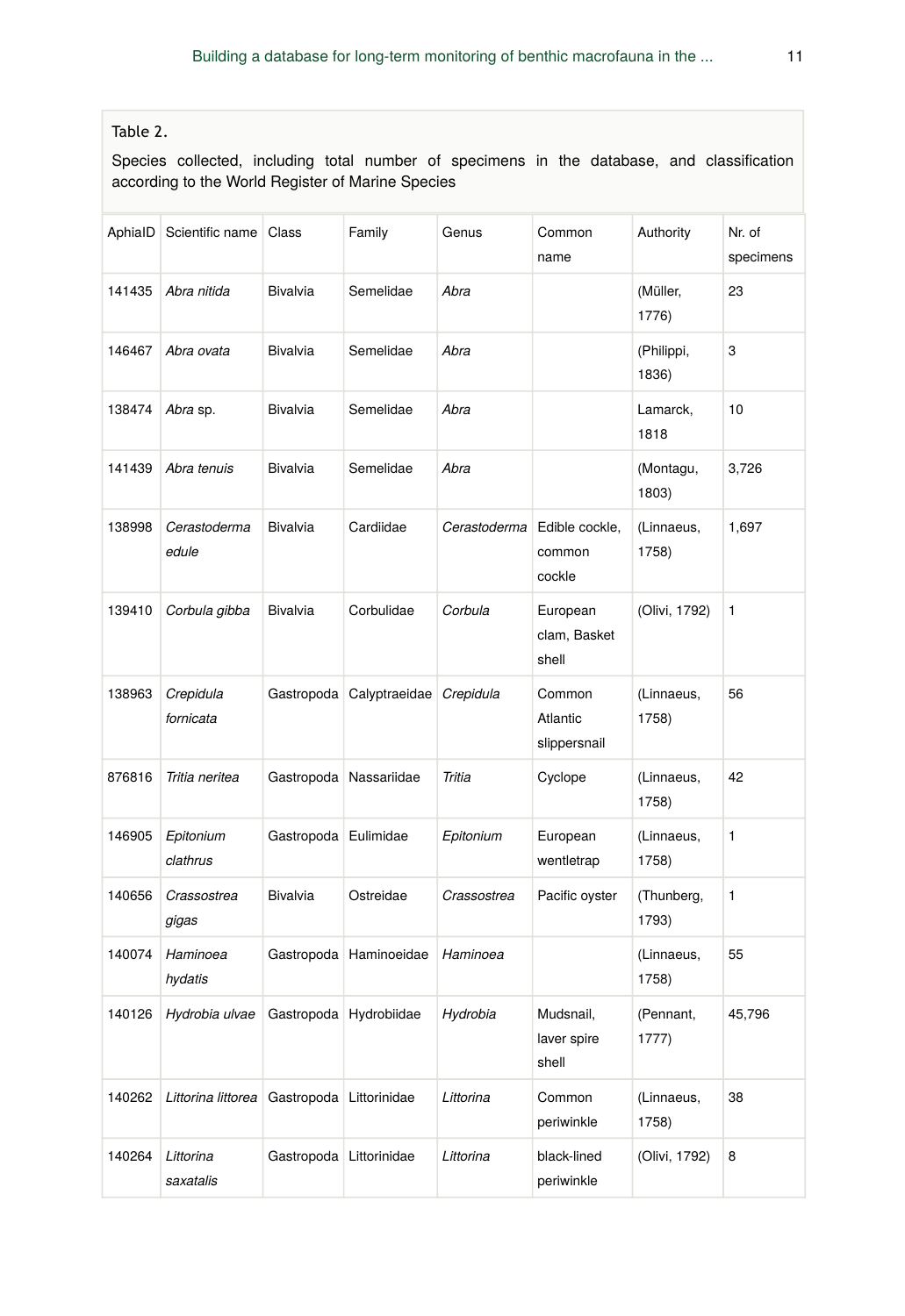| 141579 | Macoma<br>balthica     | Bivalvia             | Tellinidae             | Macoma           | <b>Baltic tellin</b>     | (Linnaeus,<br>1758) | 3,930          |
|--------|------------------------|----------------------|------------------------|------------------|--------------------------|---------------------|----------------|
| 140380 | Kurtiella<br>bidentata | <b>Bivalvia</b>      | Montacutidae           | Kurtiella        |                          | (Montagu,<br>1803)  | 20             |
| 140480 | Mytilus edulis         | <b>Bivalvia</b>      | Mytilidae              | <b>Mytilus</b>   | Blue mussel              | Linnaeus,<br>1758   | 11             |
| 138235 | Nassarius sp.          |                      | Gastropoda Nassariidae | <b>Nassarius</b> |                          | Duméril,<br>1805    | $\overline{2}$ |
| 22496  | Nereididae<br>indet.   | Polychaeta           | Nereididae             |                  |                          | Blainville,<br>1918 | 1,151          |
| 129370 | Nepthys sp.            | Polychaeta           | Nephtyidae             | <b>Nephtys</b>   |                          | Cuvier, 1817        | 1,648          |
| 140589 | Nucula<br>nitidosa     | Bivalvia             | Nuculidae              | Nucula           |                          | Winckworth,<br>1930 | $\mathbf{1}$   |
| 141134 | Retusa obtusa          | Gastropoda Retusidae |                        | Retusa           | Arctic barrel-<br>bubble | (Montagu,<br>1803)  | 148            |
| 141424 | Scrobicularia<br>plana | <b>Bivalvia</b>      | Semelidae              | Scrobicularia    | Peppery<br>furrow shell  | (da Costa,<br>1778) | 7,592          |
| 231748 | Ruditapes sp.          | <b>Bivalvia</b>      | Veneridae              | Ruditapes        |                          | Chiamenti,<br>1900  | 660            |

# **Traits coverage**

The attributes of the database, including the traits measured in macrofauna individuals are presented in Table 1.

# **Temporal coverage**

**Notes:** Sampling was undertaken during winter (between December and February) each year, starting in December 2003. The fieldwork team (about five to seven people) spent a yearly average of three weeks per year sampling during spring tides in winter season. For convenience in analyses, if sampling took place in December, the year associated with sampling corresponds with the following year in the dataset. For example samples taken in December 2006 will be attached to year 2007, together with samples from January 2007 or February 2007. First samples were taken in December 2003 (sampling year 2004) and last samples in this database in February 2014 (year 2014). In the subsequent years (starting in winter 2015 until now) sampling was performed over a reduced spatial extent (only 'AIC' subsite, *i.e.* 64 stations). Sampling is planned to be continued in the future. The winter season was chosen because environmental conditions are stable for benthos (with a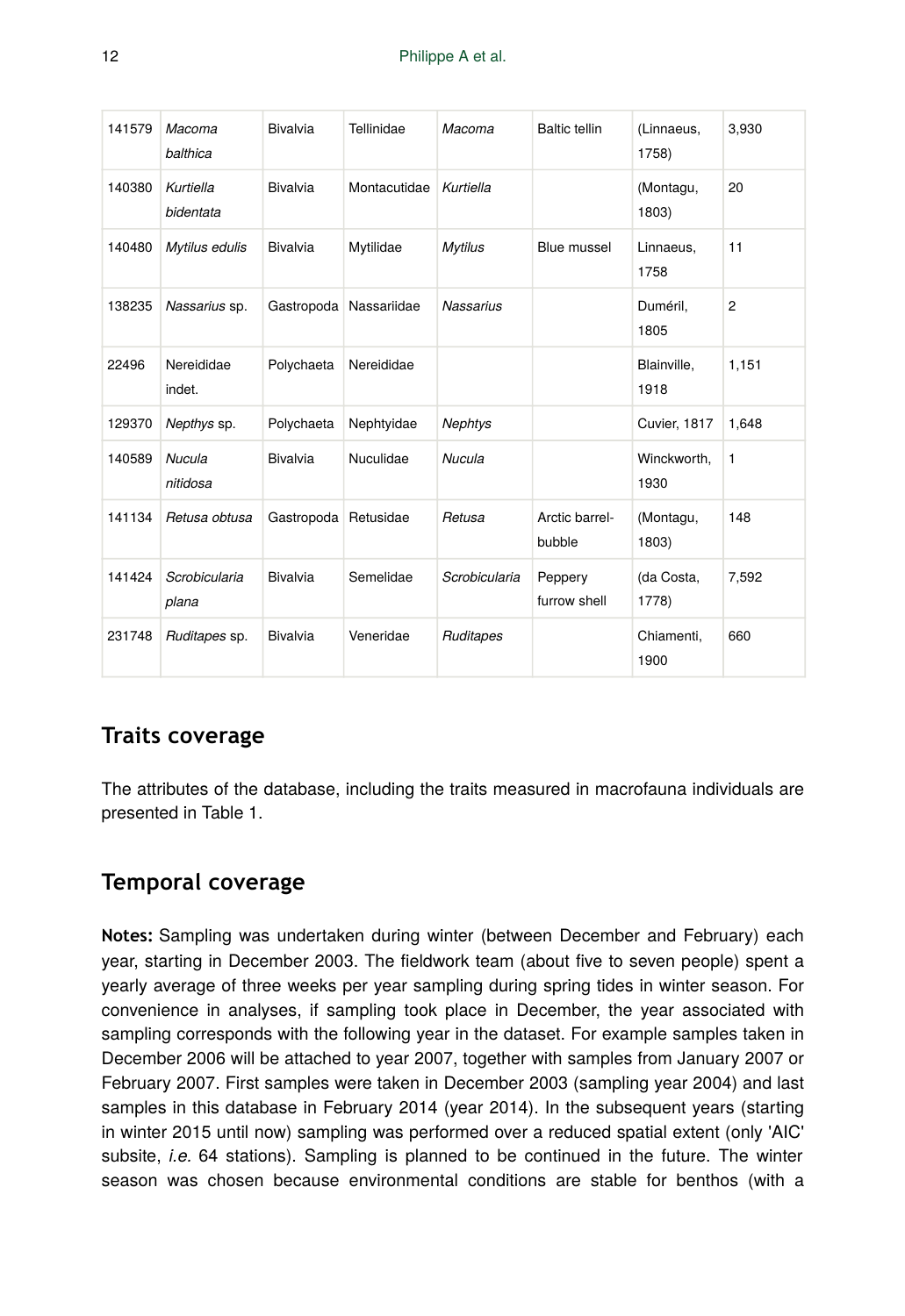reduced growth rate and no recruitment for most species). Also, this is the period when the highest densities of overwintering migratory shorebirds can be observed and can be linked to the feeding resources thanks to the annual January counts of Wetlands international. No data is available for the subsites 'mo' and 'ol' in sampling years 2010 and 2011.

### **Usage rights**

**Use license:** Open Data Commons Attribution License

**IP rights notes:** This work is licensed under a Creative Commons Attribution-NonCommercial-ShareAlike 4.0 International License. The associated dataset can be freely used for non-commercial purpose, provided it is cited. We draw your attention to the fact that you can contact the authors of the "benthos" dataset to prevent any misuse of the data. You can also consult us for reviewing articles based on our dataset.

#### **Data resources**

**Data package title:** Benthos

**Resource link:** https://doi.org/10.14284/247

**Number of data sets:** 1

**Data set name:** Benthos monitoring in the intertidal mudflats of Pertuis-Charentais (Bay of Biscay) from 2004 on

**Download URL:** https://doi.org/10.14284/247

**Data format: csv** 

**Description:** This dataset is hosted by EurOBIS and can be downloaded using the link above (see section 'Usage rights' for more information). The column names used in the present dataset don not always match the ones in the EurOBIS dataset. The Table below indicates this correspondance between the column names in the datapaper (including the names used in the script) and the column names in the EurOBIS dataset.

| Column label  | <b>Column description</b>                                                                                                           |
|---------------|-------------------------------------------------------------------------------------------------------------------------------------|
| aphiaid       | Unique number corresponding to a described species in WoRMS. In the present datapaper the<br>column refers to the column 'AphiaID'. |
| period        | Winter period corresponding to the sampling. In the present datapaper the column refers to the<br>column 'Period'.                  |
| sampling date | Date of sampling In the present datapaper the column refers to the column 'sampling date'.                                          |
| site          | Sampling site. In the present datapaper the column refers to the column 'site'.                                                     |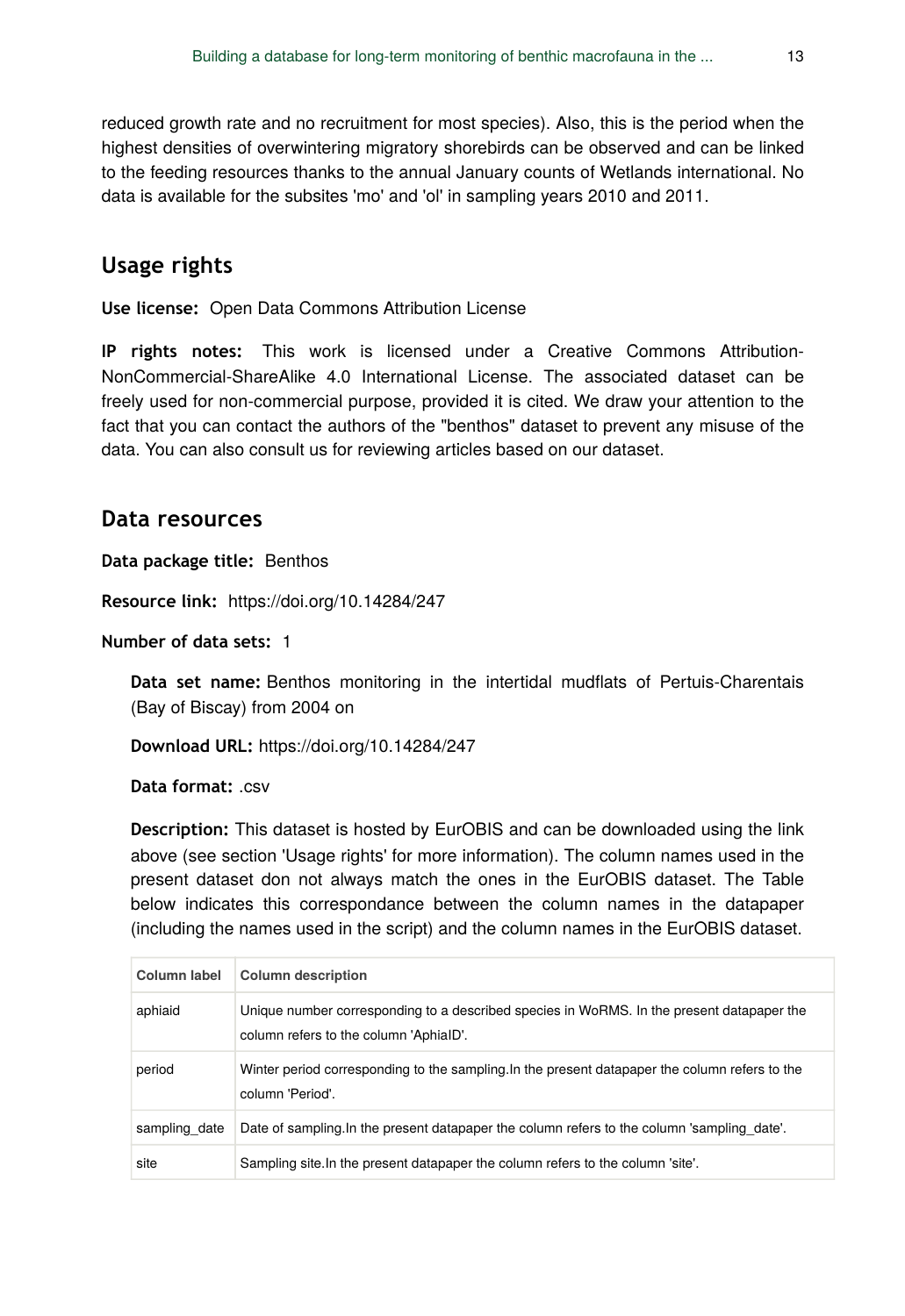| st_sit_id       | Subsite. In the present datapaper the column refers to the column 'st_sit_id'.                                                                          |
|-----------------|---------------------------------------------------------------------------------------------------------------------------------------------------------|
| station         | Station number. In the present datapaper the column refers to the column 'Poskey'.                                                                      |
| st_lat_dd       | Latitude. In the present datapaper the column refers to the column 'st_lat_dd'.                                                                         |
| st long dd      | Longitude. In the present datapaper the column refers to the column 'st_long_dd'.                                                                       |
| number          | Number of individual. In the present datapaper the column refers to the column 'number'.                                                                |
| length          | Maximum length of the shell. In the present datapaper the column refers to the column 'length'.                                                         |
| class_length    | Size class of the individual. In the present datapaper the column refers to the column<br>'class_length'.                                               |
| width           | Width of the bivalve. In the present datapaper the column refers to the column 'width'.                                                                 |
| afdm            | Ash-Free Dry Mass of the soft parts. In the present datapaper the column refers to the column<br>'AFDM'.                                                |
| shelldm         | Dry mass of the shell. In the present datapaper the column refers to the column 'ShellDM'.                                                              |
| car_mod_id      | Sampling mode, either by boat or by foot. In the present datapaper the column refers to the column<br>'car_mod_id'.                                     |
| car_top_bottom  | Whether or not the top 4 cm were seperated from the rest of the mud core. In the present<br>datapaper the column refers to the column 'car_top_bottom'. |
| tbh             | Type of corer used. In the present datapaper the column refers to the column 'T.B.H'.                                                                   |
| newtbh          | Extrapolated value, from the column "T.B.H". In the present datapaper the column refers to the<br>column 'newT.B.H'.                                    |
| area            | Sampled area, corresponding to the individual. In the present datapaper the column refers to the<br>column 'area'.                                      |
| dens.ind        | Abundance density. In the present datapaper the column refers to the column 'dens.ind'.                                                                 |
| biomass.dens    | Density of flesh Ash-Free Dry Mass. In the present datapaper the column refers to the column<br>'biomass dens'.                                         |
| scientific_name | Scientific name of the species. In the present datapaper the column refers to the column 'Scientific<br>name'.                                          |
| phylum          | Phylum of the sampled individual. In the present datapaper the column refers to the column<br>'phylum'.                                                 |
| class           | Class associated with the individual. In the present datapaper the column refers to the column<br>class'.                                               |
| family          | Family associated with the individual. In the present datapaper the column refers to the column<br>'family'.                                            |
| genus           | Genus associated with the individual. In the present datapaper the column refers to the column<br>genus'.                                               |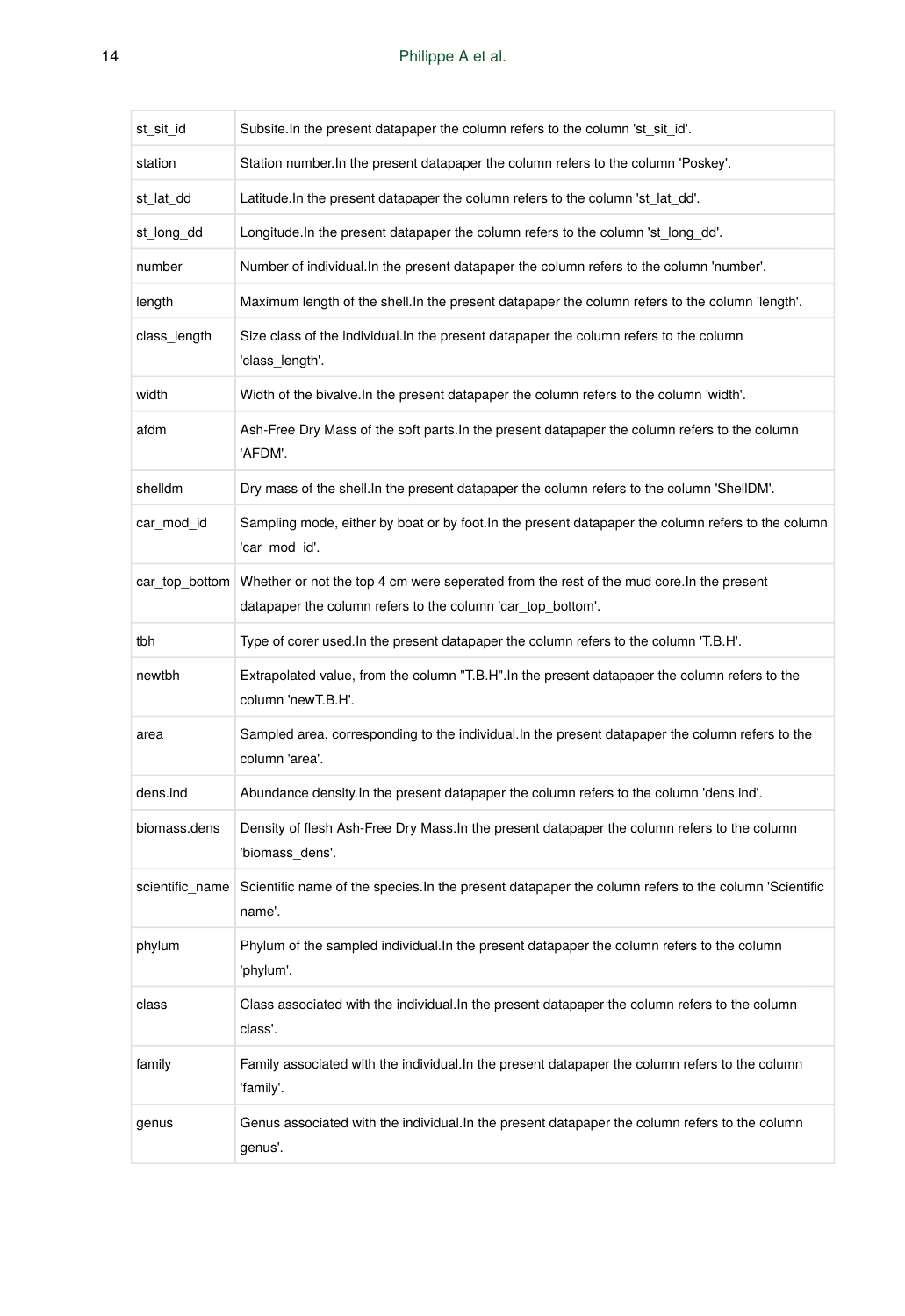| English name | English common name associated with the individual. In the present datapaper the column refers<br>to the column 'English name'.                     |
|--------------|-----------------------------------------------------------------------------------------------------------------------------------------------------|
| authority    | The person credited to have formally named the species for the first time. In the present datapaper<br>the column refers to the column 'authority'. |
| nr           | Total individuals of this species in the database. In the present datapaper the column refers to the<br>column 'nr'.                                |

### **Additional information**

#### **Steps of database building**

The dataset was built via the association of different original tables at different steps of the collection, sorting, measuring and weighing of samples. After each sampling session, we filled in a table "CORE" with columns: "year", "Poskey", "car\_mod\_id" and "car top bottom" as well as unique identifier "core id". Subsequently, in the laboratory while determining and measuring the samples, we filled in a table "BENTHOS" with columns: "abr", "number", "length", "width", "class\_length", "T.B.H", "AFDM", "Shell\_DM" and "core id". A unique idendifier "id" was associated to each row in this table "BENTHOS".

Preliminary to the tables "CORE" and "BENTHOS", a table "SPECIES" with the scientific name associated to the abbrevation "abr" was built, together with a table "STATIONS" with coordinates, site and subsite associated to the sampling station identifier "Poskey".

All these tables were associated together, in strict respect of integrity criteria specified through 'foreign keys' and 'primary keys' constraints, to form a relational database (Fig. 4) and later the flattened database "benthos" presented in this datapaper. Foreign key "core id" in table "BENTHOS" had to match primary key "core id" in table "CORE". Primary key "Poskey" of table "STATIONS" had to match foreign key "Poskey" of table "CORE". Primary key "abr" in table "SPECIES" had to match foreign key "abr" in table "BENTHOS".



#### Figure 4.

Benthic monitoring database building steps, from data collection to the production of results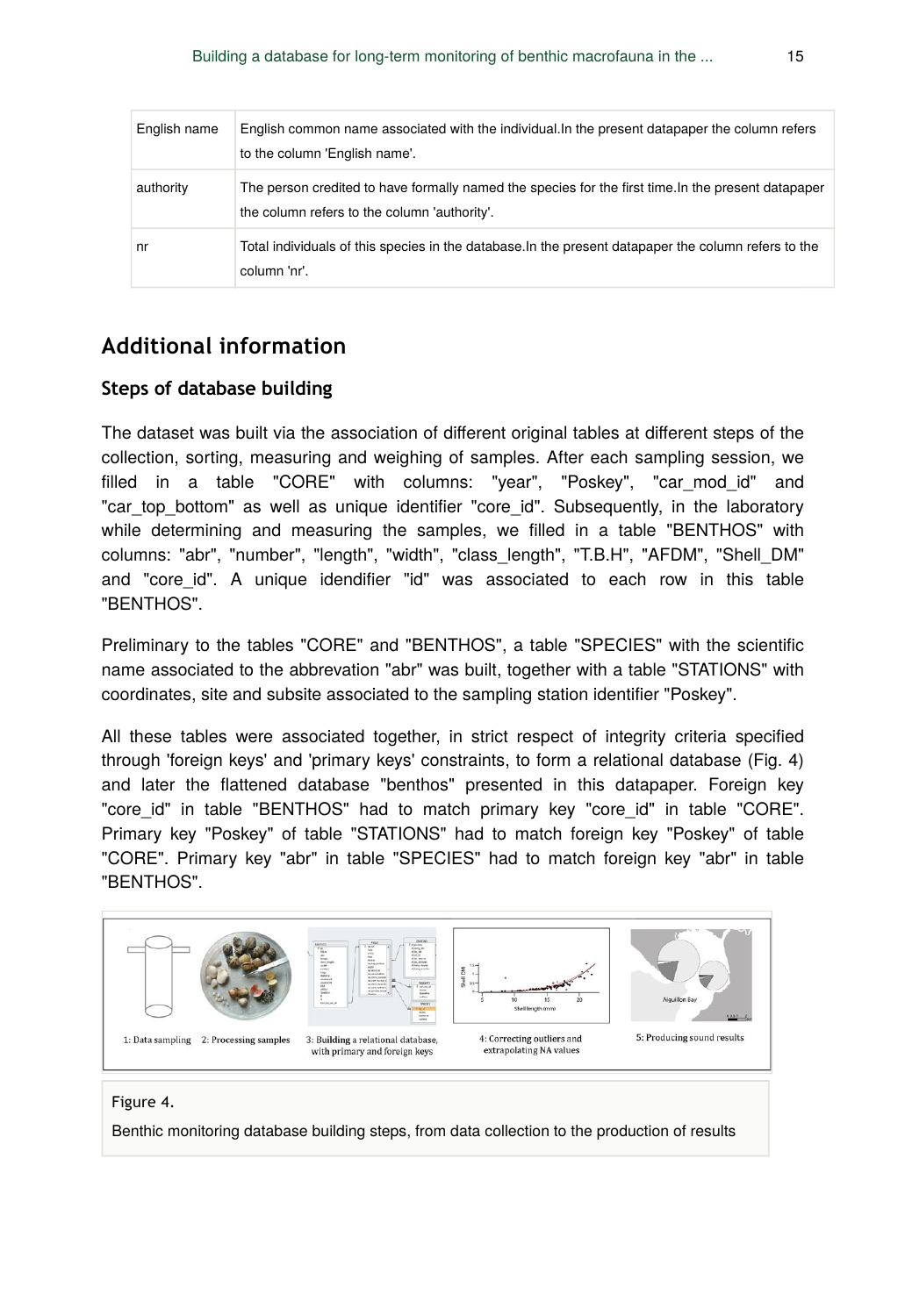### **Cleaning process**

**Step 1. Check integrity constraints, misspellings, uniqueness**: The preparation of the dataset (*e.g.* checking for data types, misspelling, uniqueness of identifiers and integrity constraints as described in Table 2) was performed through building the relational database under PostGreSQL, following the principles described in Chapman 2005. The work was performed using SQL scripts, during and after the import of all raw CSV tables (BENTHOS, CORE, STATIONS, SPECIES), that were not linked together at the beginning, nor respecting all constraints for attributes type for instance. Some insights of the work led during this step are given in Table 3.

| Table 3.<br>Integrity checks, data cleaning and inferring of missing data |                                                                        |                       |            |                      |                |  |
|---------------------------------------------------------------------------|------------------------------------------------------------------------|-----------------------|------------|----------------------|----------------|--|
| Step 1. Check integrity constraints, misspellings, uniqueness             |                                                                        |                       |            |                      |                |  |
| <b>Attribute</b>                                                          | <b>Description</b>                                                     | <b>Modified Total</b> | occurrence | % corrected Criteria |                |  |
| "abr"                                                                     | Species abbreviation                                                   | 148                   | 66,620     | 0.22%                | misspelling    |  |
| "car top bottom"                                                          | Whether the top fraction of the sediment<br>was sampled separately     | 460                   | 7,013      | 6.56%                | logic          |  |
| "AFDM"                                                                    | Flesh ash-free dry mass                                                | 2,215                 | 11,015     | 20.11%               | "length" $> 8$ |  |
| "ShellDM"                                                                 | Shell dry mass                                                         | 2,353                 | 11,015     | 21.36%               | "length" $> 8$ |  |
|                                                                           | Step 2. Detect & remove outliers, infer missing values                 |                       |            |                      |                |  |
| <b>Attribute</b>                                                          | <b>Description</b>                                                     | <b>Modified Total</b> | occurence  | % corrected Criteria |                |  |
| "length"                                                                  | Length of the shell                                                    | 140                   | 66,620     | 0.21%                | "length" = $0$ |  |
| "AFDM"                                                                    | Flesh ash-free dry mass                                                | 52,127                | 53,533     | 97.37%               | "length" $<$ 8 |  |
| "ShellDM"                                                                 | Shell dry mass                                                         | 10,308                | 53,533     | 19.26%               | "length" $<$ 8 |  |
| "newTBH"                                                                  | Whether the individual belongs to the<br>top or the bottom (inferring) | 10,884                | 21,918     | 49.66%               | probabilities  |  |

**Step 2. Outliers and NA, using regression models on data**: Once the relational database was built, and integrity criteria met, the database was cleaned in a systematic way, species by species, site by site and year by year. This step was done using R statistical software (R Development Core Team 2015). The first step aimed at unfolding the dataframe (*i.e*. producing one row for each sampled individual). Then the column "length" was cleaned from its outliers or potential typing errors using common methods (Hawkins 1980). Subsequently, using extrapolation curves, outliers and missing values were derived from the column "length" for "width", "DM<sub>Shell</sub>" and "AFDM" following the R code (Suppl.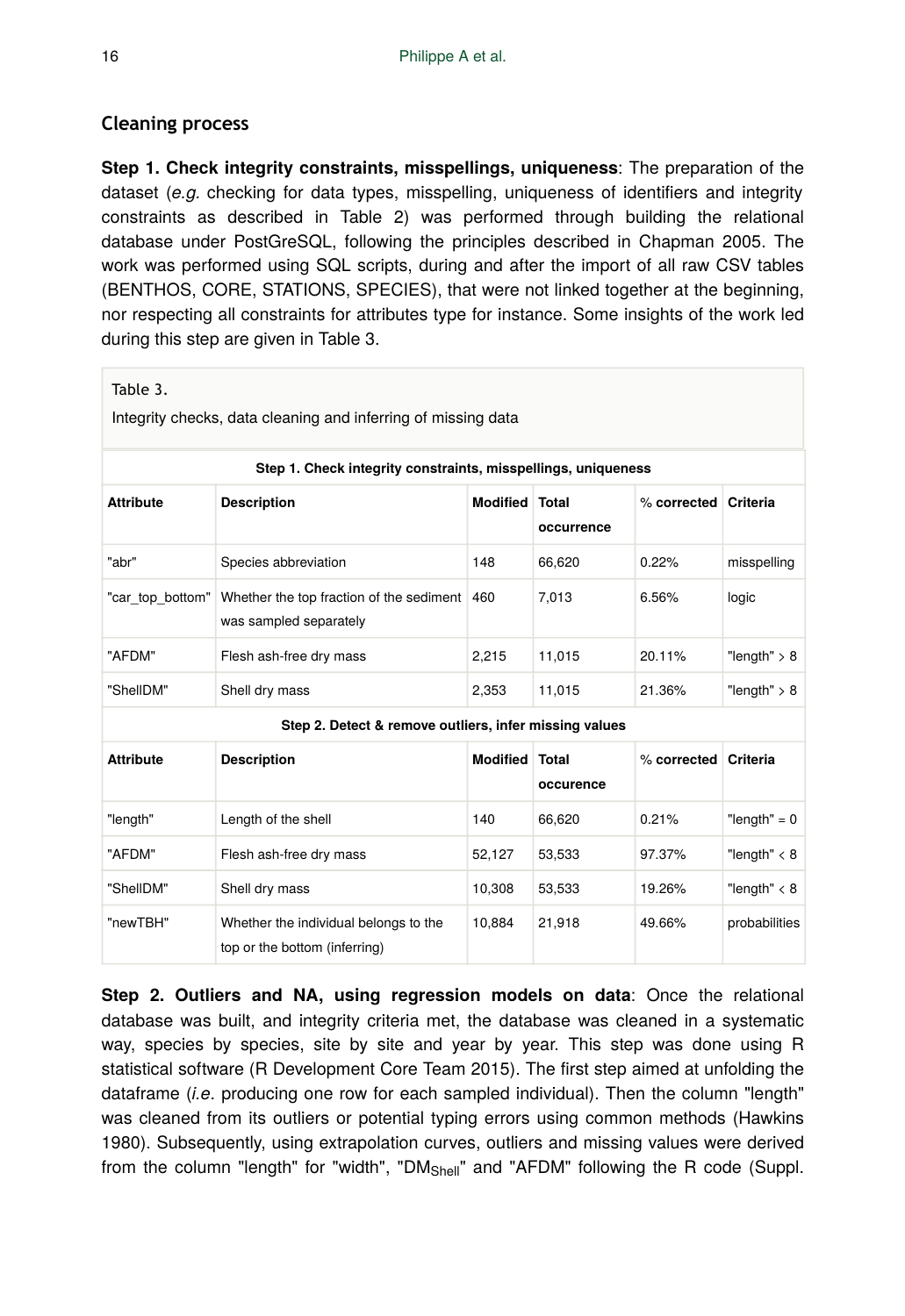material 1), see (Fig. 5). This process led to substantial improvement of the dataset, see Table 3.



Data cleaning using extrapolation curves: an example of shell dry mass extrapolation based on shell length in the bivalve *Macoma balthica*.

**Assigning sampling area to each station in each year, depending on the sampling method**: The columns "area" and "area\_hyd" were filled in according to the sampling method (either by boat "car mod  $id$ "= 2 or by foot "car mod  $id$ "=1). By boat, two cores are taken using a corer with a radius of 0.050 m (area=  $2 \times (PI \times 0.050^2)$ ); by foot, one core was taken with radius of 0.075 m (area= PI x 0.075²). *Hydrobia ulvae* were counted in one of the two cores taken by boat (area=  $PI \times 0.050^2$ ), and if sampling was made by foot an additional smaller core was taken, with a radius of  $0.035$  m (area= PI x  $0.035^2$ ), see Table 1.

**Calculating abundance and biomass densities**: The next step consisted of deriving abundance densities ("dens\_ind") and biomass densities ("biomass\_dens"), see Suppl. material 3 and Table 1

**Extrapolating top and bottom fractions**: The last step of data cleaning aimed at assigning the sampled individuals to the top or the bottom fraction of the sediment (*i.e.* whether or not it was accessible to a sandpiper's bill). When samples were taken by foot ("car mod id"=1), the top 4 cm were always separated from the bottom fraction ("car\_top\_bottom"=TRUE), and the sampled individuals always received a "top" or "bott" or "hyd" value in the column "T.B.H", "hyd" corresponding to the top fraction of the sediment since *H. ulvae* are always accessible to sandpipers. However, when samples were taken from boats ("car\_mod\_id"=2), the top was not separated from the bottom fraction ("car\_top\_bottom"=FALSE), and the sampled individuals did not receive a "top" or "bott" value in the column "T.B.H". In that case, a script (Suppl. material 2) was applied to infer for each individual whether it was more likely to belong to the top or the bottom fraction of the sediment based on species-site-year-length specific probabilities (except *Hydrobia* individuals that would always be accessible and annelid species for which lengths were not available).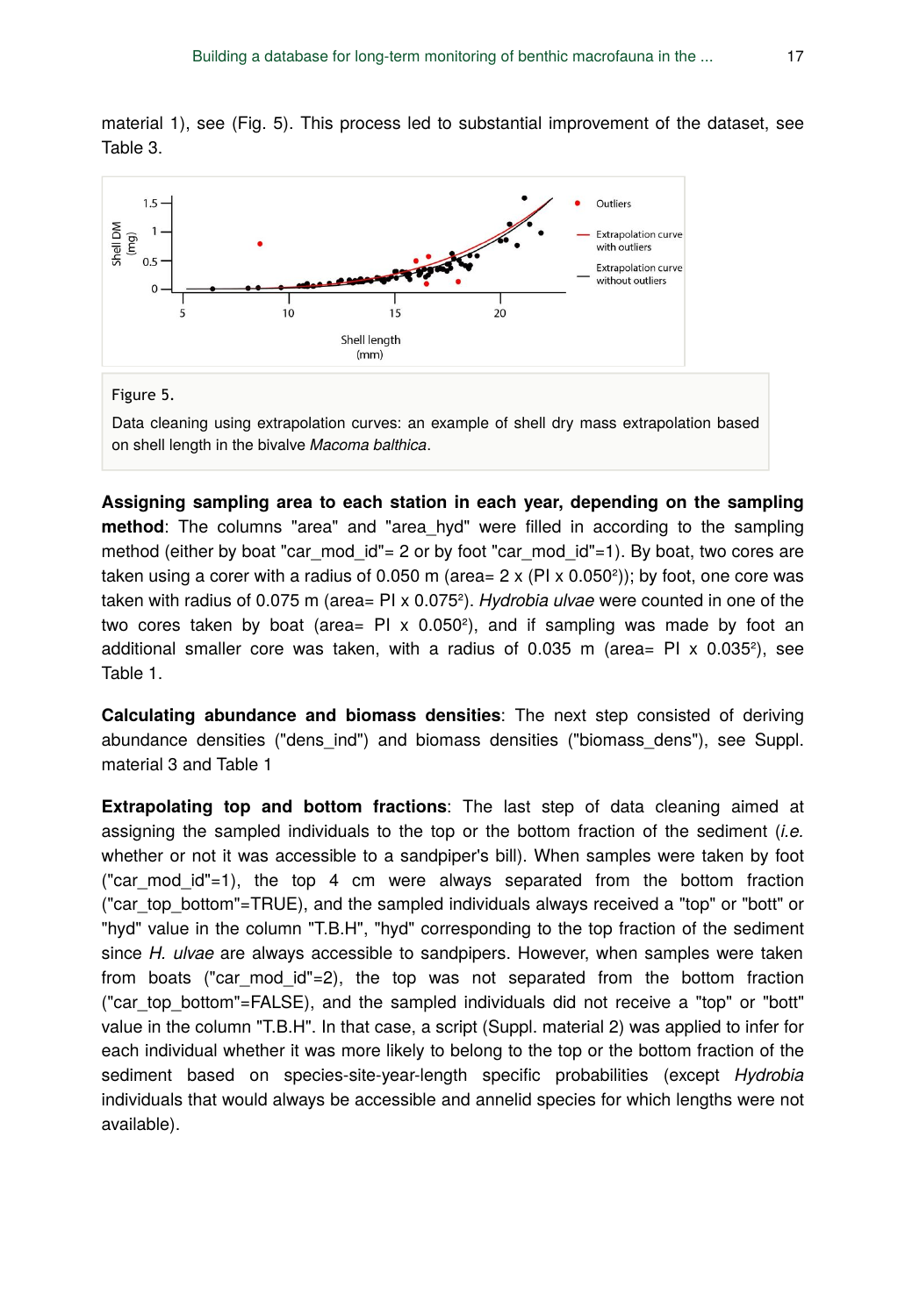#### **Discussion**

**Opportunities**: There are multiple examples of the potential uses of those data for further exploitation. The multidimensional dataset can be explored for various questions and following spatial or temporal dimension. For instance, in Fig. 6, the plots exemplify how spatial and temporal dimensions are associated, since we have time series for each station of each site. We can also examine how the harvestable biomass for sandpipers *C. canutus* or *C. alpina* (which means accessible because found in the "top" and respecting certain criteria for length (Fig. 2) is distributed amongst the various species, on a site for a given year (Fig. 7). The plot on the left shows that mean total biomass of the bivalve *S. plana* was 0.24 g.  $m<sup>-2</sup>$  in 2014, varying between 0.10 and 0.25 g.  $m<sup>-2</sup>$  following site stations, with a mean value lower than biomass of *M. bathica*, but with also a smaller dispersion. The dataset allows us to analyse also how harvestable mean biomass varies according to time on this site for *S. plana* (Fig. 7 (on the right)) and allows mapping of densities or species composition (Figs 6, 8).



#### Figure 6.

Right side: map of the biomass of *Scrobicularia plana* on Aiguillon Cove on the Charente-Maritime side (AIC) in 2014; Left side: temporal evolution of one station (n° 1698) of this site for biomass in time since 2004.

All the results presented in this datapaper can be obtained running the provided R code associated, see Suppl. material 3.

**Limits of data use**: The data was designed to estimate temporal changes and spatial differences in biomass and densities, as well as possible changes in quality, depth or community composition in our study sites. However, for predictions at unsampled locations, additional analyses are required, such as investigating spatial auto-correlation (Bijleveld et al. 2012, Kraan et al. 2010). Regression lines derived from the present dataset shall be valid only for the particular species, site and year and should not be used to extrapolate missing data in any other context. However, the scripts we provide in supplementary materials can be adapted to other database architectures to clean the data and produce results.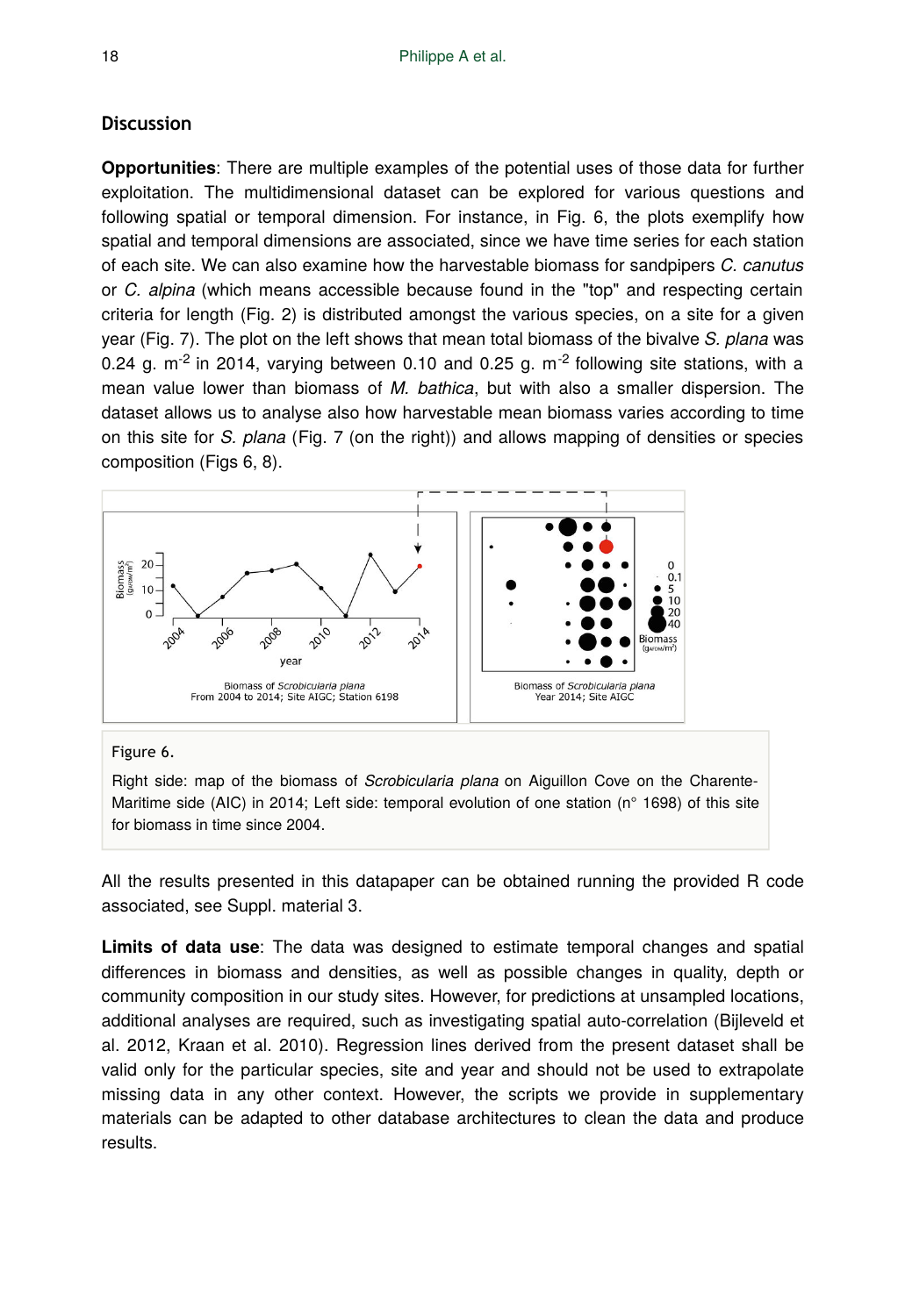

#### Figure 7.

Left side: Variation of mollusc biomass harvestable to red knots between stations of Aiguillon bay on the Charente-Maritime side (AIC) in 2014. Right side: Evolution of mean harvestable biomass of *Scrobicularia plana* in Aiguillon bay on the Charente-Maritime site (AIC) since 2004.



#### Figure 8.

Biomass share of abundant mollusc genus (*i.e*. *Hydrobia, Macoma, Cerastoderma, Scrobicularia* and *Abra*) in the four study sites in winter 2013-2014. Radius is proportional to the combined biomass density of the main mollusc species  $(g_{A\text{FDM}} \cdot m^{-2})$ .

### **Author contributions**

Data collection, sorting and processing of samples as well as database integrity was initiated and managed by Dr. Pierrick Bocher (Senior Scientist at the LIENSs laboratory, University of La Rochelle) in 2003. One Assistant engineer (Philippe Pineau) and one technician (Nicolas Lachaussée) helped collecting the data every year. Anne Philippe helped in data collection, laboratory work, data uploading and was responsible for the design and integrity of the database. Transfer of the database into PostGreSQL format and preparation of the figures and scripts accompanying the present datapaper was performed by Dr. Christine Plumejeaud-Perreau (Research engineer at the LIENSs laboratory) with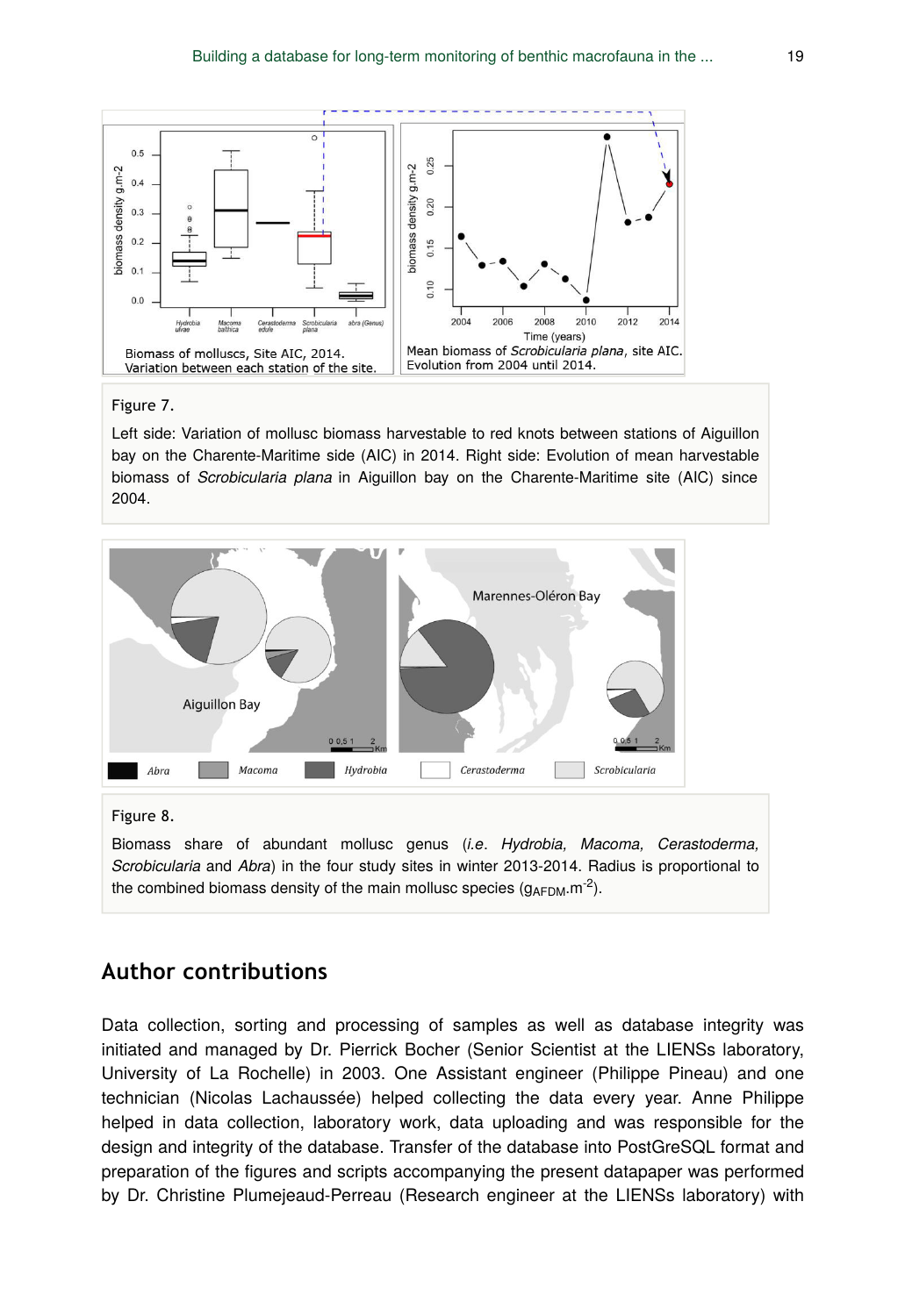help from Anne Philippe. Jérôme Jourde was in charge of taxonomy training and helped with identification and cleaning of the database when necessary.

**Contact**: Dr Pierrick Bocher, [Pierrick.Bocher@univ-lr.fr](mailto:Pierrick.Bocher@univ-lr.fr)

**Acknowledgements**: Precious support in the field was provided by the staff of the Ligue pour la Protection des Oiseaux (LPO) and the Office National de la Chasse et de la Faune Sauvage (ONCFS), working in National Nature Reserves of the Region Poitou-Charentes (L. Jomat, S. Gueneteau, S. Haye and many others). We thank the managers of the National Nature Reserve of Aiguillon Bay, E. Joyeux and F. Corre and the manager of the National Nature Reserve of Moëze-Oléron P. Delaporte for their support and help. Sorting, identifying, measuring and weighing of benthic invertebrates were also the tasks of several interns and PhD candidates. Many colleagues from the laboratory helped occasionally: V. Huet regularly helped us with weighing samples and T. Guyot with sieving of cores. We also thank F. Robin for his large contribution to this database over several years. Adrien de Pierrepont (Bsc.) produced the extrapolation curves for *H. ulvae* shell dry mass and AFDM.

We would like to thank the reviewers of this datapaper, for their insightful comments and suggestions, as well as the editorial board for their reactivity throughout the reviewal process.

# **References**

- Bijleveld A, van Gils J, van der Meer J, Dekinga A, Kraan C, van der Veer H, Piersma T (2012) Designing a benthic monitoring programme with multiple conflicting objectives. Methods in Ecology and Evolution 3 (3): 526-536. [https://doi.org/10.1111/](https://doi.org/10.1111/j.2041-210x.2012.00192.x) [j.2041-210x.2012.00192.x](https://doi.org/10.1111/j.2041-210x.2012.00192.x)
- Bocher P, Robin F, Kojadinovic J, Delaporte P, Rousseau P, Dupuy C, Bustamante P (2014) Trophic resource partitioning within a shorebird community feeding on intertidal mudflat habitats. Journal of Sea Research 92: 115‑124. [https://doi.org/10.1016/](https://doi.org/10.1016/j.seares.2014.02.011) [j.seares.2014.02.011](https://doi.org/10.1016/j.seares.2014.02.011)
- Bocher P, Piersma T, Dekinga A, Kraan C, Yates M, Guyot T, Folmer E, Radenac G (2007) Site- and species-specific distribution patterns of molluscs at five intertidal softsediment areas in northwest Europe during a single winter. Marine Biology 151 (2): 577‑594. <https://doi.org/10.1007/s00227-006-0500-4>
- Chapman AD (2005) Principles and Methods of Data Cleaning Primary Species and Species-Occurrence Data - version 1.0. GBIF, 75 pp. URL: [http://www.gbif.org/orc/?](http://www.gbif.org/orc/?doc_id=1262.) [doc\\_id=1262.](http://www.gbif.org/orc/?doc_id=1262.)
- Compton T, Troost T, Drent J, Kraan C, Bocher P, Leyrer J, Dekinga A, Piersma T (2009) Repeatable sediment associations of burrowing bivalves across six European tidal flat systems. Marine Ecology Progress Series 382: 87‑98. [https://doi.org/10.3354/](https://doi.org/10.3354/meps07964) [meps07964](https://doi.org/10.3354/meps07964)
- Degré D, Leguerrier D, Armynot du Chatelet E, Rzeznik J, Auguet J, Dupuy C, Marquis E, Fichet D, Struski C, Joyeux E, Sauriau P, Niquil N (2006) Comparative analysis of the food webs of two intertidal mudflats during two seasons using inverse modelling: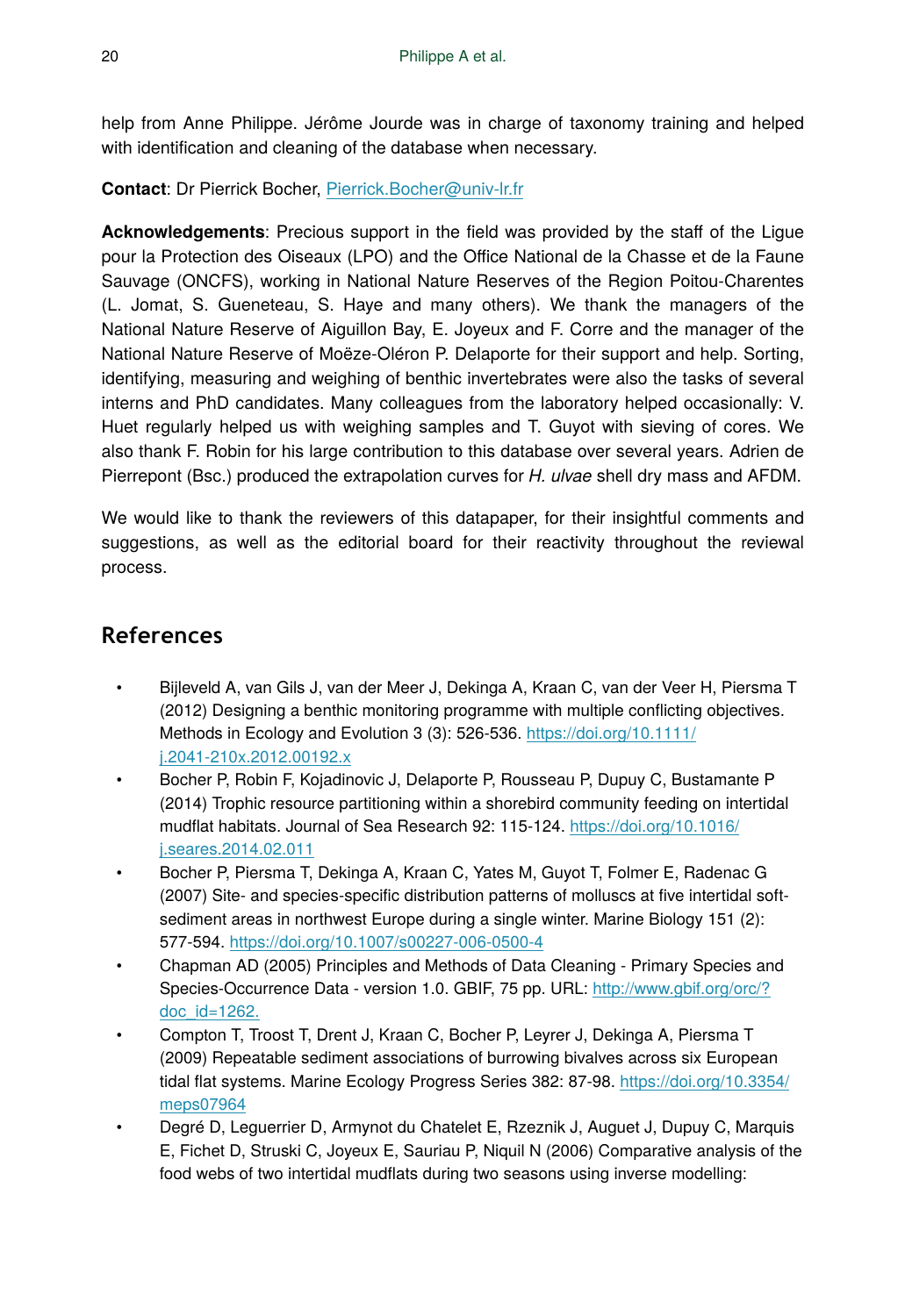Aiguillon Cove and Brouage Mudflat, France. Estuarine, Coastal and Shelf Science 69: 107‑124. <https://doi.org/10.1016/j.ecss.2006.04.001>

- Hawkins DM (1980) Identification of outliers. 11. Chapman and Hall, 127 pp.
- Hayward PJ, Ryland JS (1996) Handbook of the marine fauna of north-west Europe, xi, 800p. Oxford University Press, 1995. Journal of the Marine Biological Association of the United Kingdom 76 (1): 264. <https://doi.org/10.1017/s0025315400029301>
- Kraan C, Aarts G, van der Meer J, Piersma T (2010) The role of environmental variables in structuring landscape-scale species distributions in seafloor habitats. Ecology 91 (6): 1583‑1590.<https://doi.org/10.1890/09-2040.1>
- Kraan C, van Gils J, Spaans B, Dekinga A, Bijleveld A, Roomen Mv, Kleefstra R, Piersma T (2009) Landscape-scale experiment demonstrates that Wadden Sea intertidal flats are used to capacity by molluscivore migrant shorebirds. Journal of Animal Ecology 78 (6): 1259‑1268. <https://doi.org/10.1111/j.1365-2656.2009.01564.x>
- Philippe A, Pinaud D, Cayatte M, Goulevant C, Lachaussée N, Pineau P, Karpytchev M, Bocher P (2016) Influence of environmental gradients on the distribution of benthic resources available for shorebirds on intertidal mudflats of Yves Bay, France. Estuarine, Coastal and Shelf Science 174: 71‑81. <https://doi.org/10.1016/j.ecss.2016.03.013>
- Quaintenne G, van Gils J, Bocher P, Dekinga A, Piersma T (2011) Scaling up ideals to freedom: are densities of red knots across western Europe consistent with ideal free distribution? Proceedings of the Royal Society B: Biological Sciences 278 (1719): 2728‑2736.<https://doi.org/10.1098/rspb.2011.0026>
- Quaintenne G, van Gils J, Bocher P, Dekinga A, Piersma T (2010) Diet selection in a molluscivore shorebird across Western Europe: does it show short- or long-term intake rate-maximization? Journal of Animal Ecology 79 (1): 53-62. [https://doi.org/10.1111/](https://doi.org/10.1111/j.1365-2656.2009.01608.x) [j.1365-2656.2009.01608.x](https://doi.org/10.1111/j.1365-2656.2009.01608.x)
- R Development Core Team (2015) R: A language and environment for statistical computing. R Foundation for Statistical Computing. Vienna, Austria.
- van Gils J, De Rooij S, van Belle J, van der Meer J, Dekinga A, Piersma T, Drent R (2004) Digestive bottleneck affects foraging decisions in red knots Calidris canutus. I. Prey choice. Journal of Animal Ecology 74 (1): 105-119. [https://doi.org/10.1111/](https://doi.org/10.1111/j.1365-2656.2004.00903.x) [j.1365-2656.2004.00903.x](https://doi.org/10.1111/j.1365-2656.2004.00903.x)
- World Register of Marine Species (2016a) World Register of Marine Species, Webservice. <http://www.marinespecies.org/aphia.php?p=webservice>. Accession date: 2016 10 20.
- World Register of Marine Species (2016b) World Register of Marine Species. [http://](http://www.marinespecies.org/index.php) [www.marinespecies.org/index.php](http://www.marinespecies.org/index.php). Accession date: 2016 10 20.
- World Register of Marine Species (2016c) WSDL interfcae, World Register of Marine Species. [http://www.marinespecies.org/aphia.php?p=soap&wsdl=1.](http://www.marinespecies.org/aphia.php?p=soap&wsdl=1) Accession date: 2016 10 20.